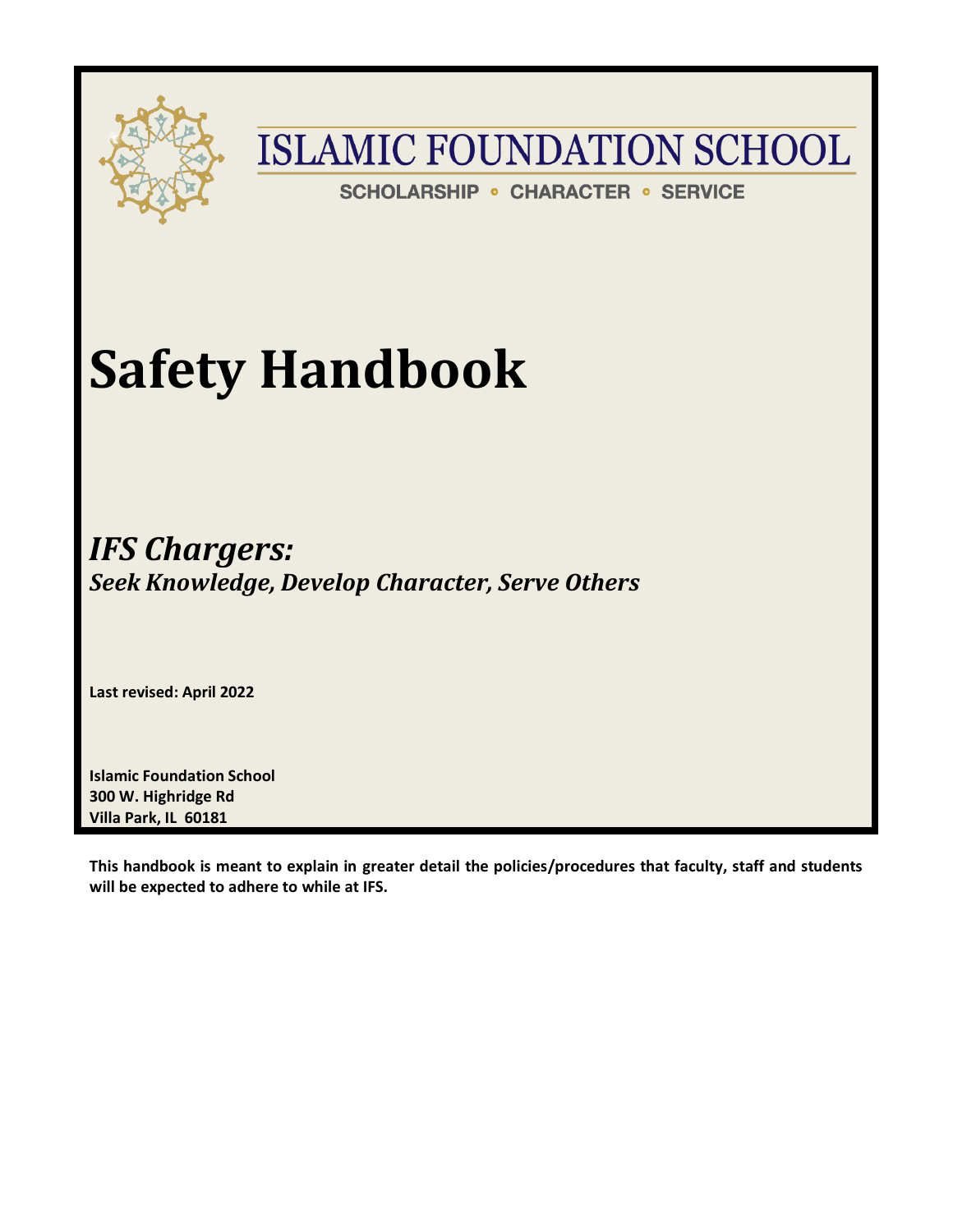## **Section I: General School Information**

1.1 Introduction

#### **Section II: Emergency Information and Procedures**

- 2.1 General Safety Guidelines
- 2.2 Chain of Command
- 2.3 Medical Emergency Procedures
- 2.4 Emergency and Crisis Response Plan
	- a. Evacuation Guidelines
	- b. Fire Alarm/Drill Procedures
	- c. Tornado Drill Procedures
	- d. Lockdown Procedures
	- e. Bus and Van Evacuation Procedures
	- f. Dealing w/Substances and Chemicals
	- g. Art Supplies and Safety

## **Section III: Safety and Well-Being of Employees and Students**

- 3.1 IFS Wellness Policy
- 3.2 School Closing Information
- 3.3 Substance Abuse Policy
- 3.4 Administration of Student Medication
- 3.5 Non-Discrimination Policy
- 3.6 Sexual Harassment Policy
- 3.7 Reporting Suspected Child Abuse/Neglect
- 3.8 Ban on Corporal Punishment
- 3.9 Concussion
- 3.10 Asthma Emergency Response Protocol
- 3.11 Undesignated Albuterol Treatment Protocol
- 3.12 Undesignated Epinephrine Treatment Protocol
- 3.13 Cannabis Administration Protocol
- 3.14 Communicable Disease Policy

#### **Section IV: Vehicle and Facilities Safety**

- 4.1 School Transportation Safety
- 4.2 Facilities Safety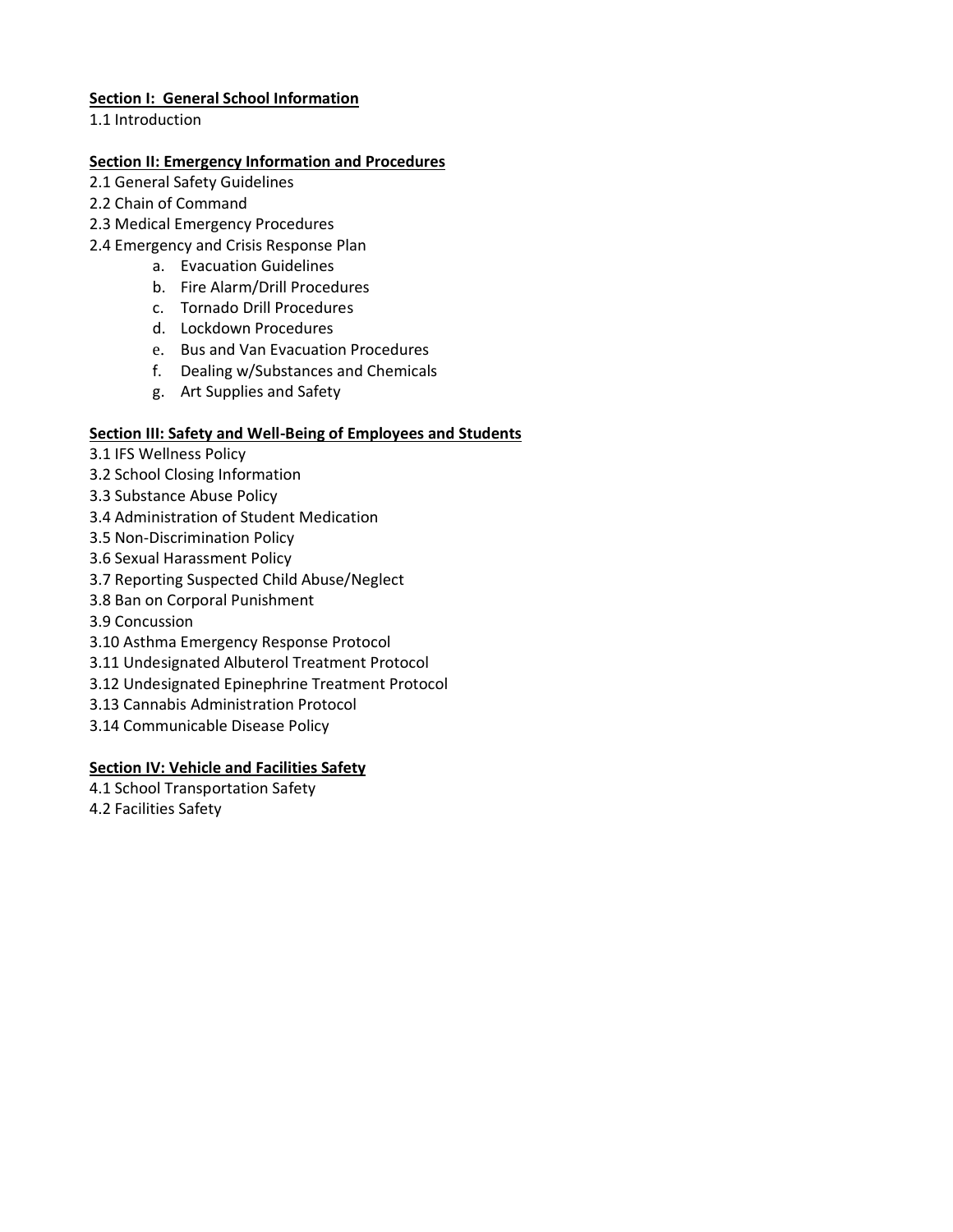## **Section I: General School Information**

#### **1.1 Introduction**

## **School Vision:**

To develop individuals with knowledge and goodness that achieve excellence in the spiritual and material life based on the Qur'ānic conception of intelligence and virtue as embodied in the Prophet Muhammad (Allāh bless him and grant him peace).

## **Mission:**

At Islamic Foundation School:

- thoughtful discourse fosters the development of the mind
- instruction and activity promote healthy action
- daily interactions nurture integrity, empathy, and kindness.

The Islamic Foundation School seeks to graduate young people whose physical, intellectual, and spiritual capacities and potentials are nurtured. As students increase in maturity and responsibility, knowledge in scope and content progressively increases.

**Motto:** *Seek Knowledge, Develop Character, Serve Others* **Values:** Scholarship, Character, Service

#### **Philosophy:**

The social and political significance of education engages practitioners, policy makers, and citizens in conversations of the preparedness of students for a complex world. Intensified government involvement in educational institutions and increasing standardization of curricula add to the conflict of deciding purpose and defining success.

The seeking of knowledge is a purpose that exists within Islam that encourages the strengthening of ones individuality for the realization of a spiritual, intellectual, social and emotional potential. Through varied and challenging experiences, the individual understands and develops a consciousness of the complex identity within the human reality. Such freedoms are opportunities to awaken and cultivate the intellectual trust that God has bestowed, a trust that encourages a critical and questioning attitude humbled by the moral ideal of submission.

The Islamic Foundation School works to foster environments conducive to facilitating the development of this noble human purpose. We are passionate in our belief of individual potentials, and recognize the spiritual, intellectual, social and emotional maturity necessitated through active effort and struggle. With trust and respect, children are guided and supported to safely explore their natural curiosities and creativities. Sensitivities to such inclinations encourage the sharing of ideas, and an appreciation of differences in the formation of knowledge.

With both the pedagogical and epistemological perspectives of constructivism we believe that the appropriation of meaningful knowledge requires student participation. This supports a reflexive understanding that narrows the separation between learning and knowledge. It is not believed to be mechanistic in nature where a student acts as a receiver of a source of knowledge. Instead, we understand the teacher to be a guide in an environment of authentic learning, and the child a constructor of knowledge based on meaning and relevance.

With a curriculum rooted in intrinsic motivation, increased student engagement stimulates richer and more critical dialogue needed to build ownership and passion for mastery. In the classroom, this confluence requires a heightened awareness of our consistent receptiveness to expressions of individuality. Through such an environment, we believe each child is afforded an opportunity to learn, and is instilled with the confidence to continue to seek the knowledge needed to realize their potential.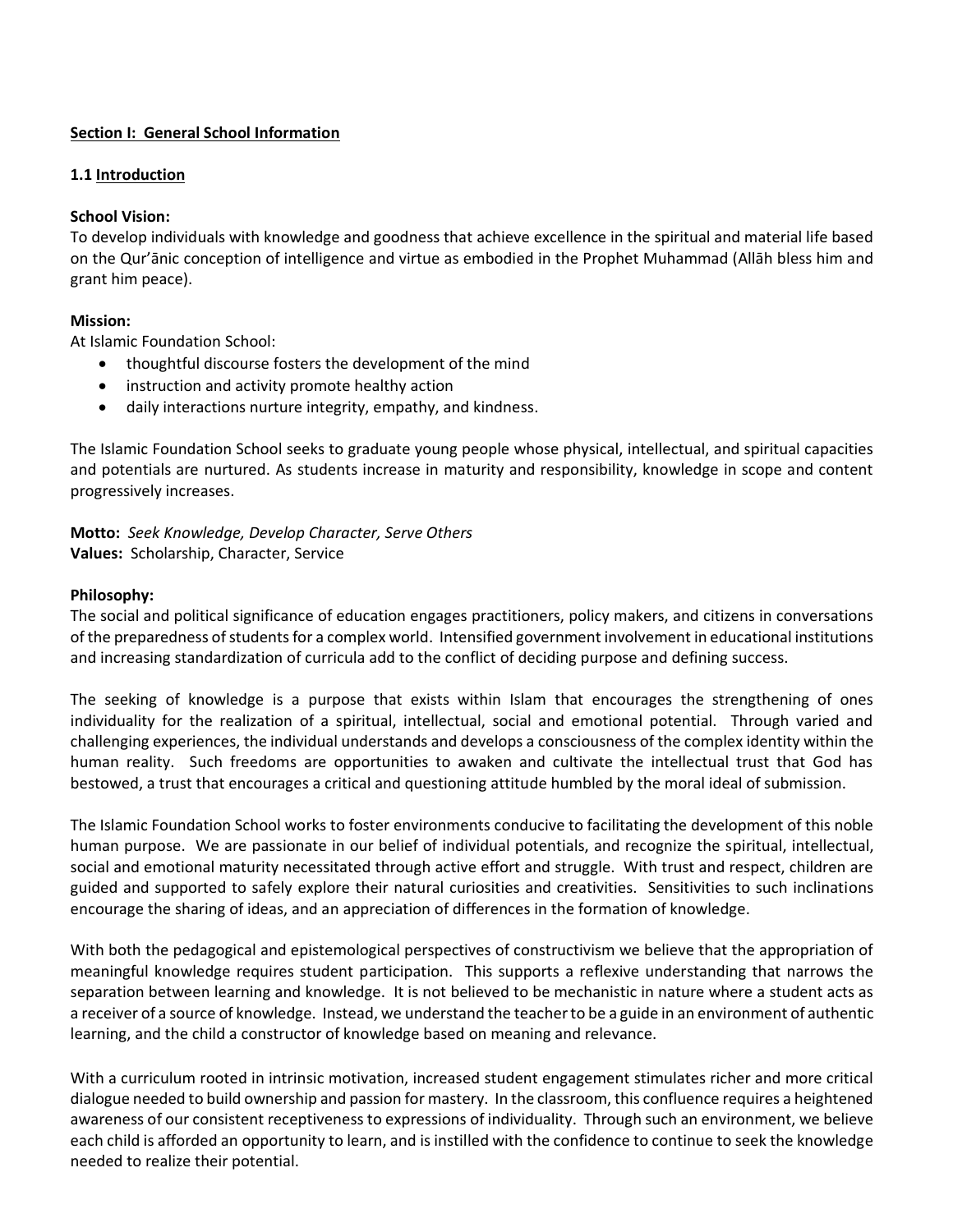#### **Section II: Emergency Information and Procedures**

**The following guidelines have been created based upon the DuPage County Regional Officed of Education and have been made applicable to our school.** 

## **2.1 General Safety Guidelines**

- **Visitor's Passes** All visitors must have a visitor's pass to enter into the school building. Any person without a visitor's pass should be directed to Security or the Attendance Office where they can obtain a visitor's pass.
- **Secure Building** All doors to outside must be locked, except the main school entrance door during school hours.
- **Locked Doors** Non-entry doors must always be locked and are only to be used in case of emergency.
- **Report Emergencies**  Any potential threat/warning of an emergency situation must be communicated immediately to the Administration so that an official warning can be given and instructions can be provided for school personnel and students to follow.
- **Report Suspicious Activity** At any time where suspicious activity is noticed, supervising teachers are to direct students to enter the building and immediately notify the administration.
- **Staff ID** All faculty and staff must wear school issued identification when on campus during school hours.
- **Emergency Information -** All faculty, staff, and students must complete emergency information cards with current contact information. These emergency information cards will be kept in a designated location in the Attendance office.

## **2.2 Chain of Command**

- 1. The Principal
- 2. The Dean of Students
- 3. The School Nurse
- 4. The Director of Curriculum
- 5. The School Business Administrator

## **2.3 Medical Emergency Procedure**

In case of a medical emergency, the staff member should immediately notify the administration and the nurse of the medical emergency and identify themselves, their location and the nature of the emergency that exists. No one without medical emergency training should move or treat the injured person, unless it is immediately necessary to prevent greater injury from occurring.

Administration will assign a staff member to meet and admit emergency responders and direct them to the scene of the medical emergency. Office staff must call 911 providing location and door to report to and the nature of the emergency. Office staff should also request the type of first response that is necessary (police or paramedics). The school nurse will provide all medical records to the first responders. Office staff and/or the nurse will notify the next of kin or emergency contact person and direct them to the appropriate location. A staff member shall accompany the injured person to the hospital, if no emergency contact person has been contacted in time.

Any minor injury that is treatable or treated sufficiently by the school nurse will be documented and parents will be notified of the incident. If the injury is a result of an accident at school, faculty and staff with the most knowledge of what occurred will fill out an accident report to be maintained in the student's permanent records and parents will be subsequently notified.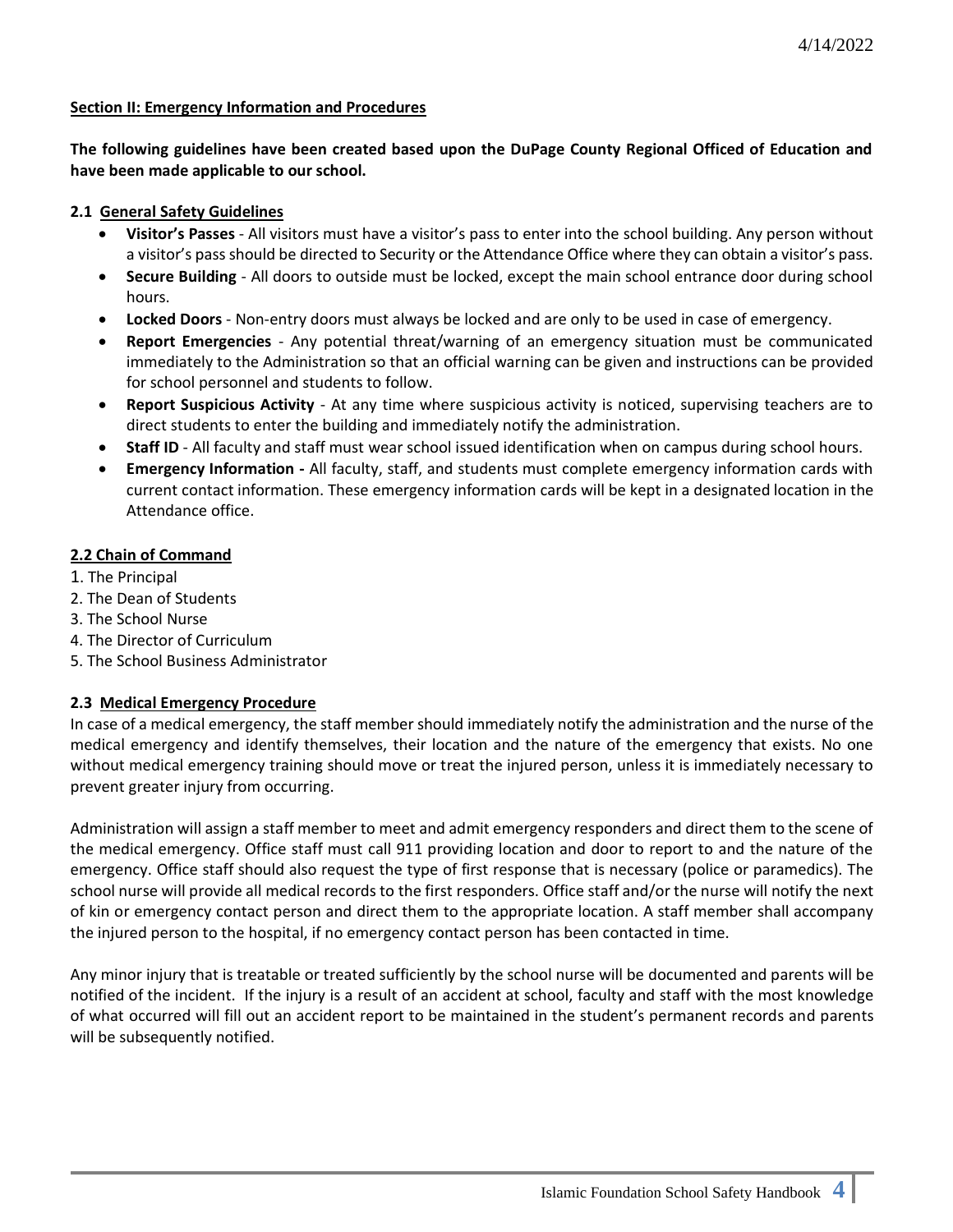## **2.4 Emergency and Crisis Response Plan**

#### **(a) General Evacuation Guidelines:**

- 1. Evacuation routes shall be posted in each classroom near the entrance/exit doors.
- 2. Teachers are expected to be familiar with the evacuation route assigned in each class that they teach. This is to ensure that any evacuation taking place is done in an orderly manner.
- 3. Teachers are expected to secure all doors and to take a class roster with them to ensure that all students are accounted for and have evacuated safely.
- 4. The designated alarm will sound and teachers will be responsible to evacuate their students to the designated areas, depending on the type of alarm that is in place.
- 5. Office staff will direct all visitors, teachers and their students to the proper exits and will check all building facilities including the bathrooms, masjid, cafeteria, and library.
- 6. Administration will make sure all students/staff have evacuated the building and be in communication with any emergency responders at the school.

## **(b) Fire Alarm/Drill Procedures**

- 1. Fire alarms will sound at the beginning of a fire drill or a real fire evacuation.
- 2. Classroom teachers should immediately direct students to leave personal belongings and quietly line up in a single file line to evacuate the classroom.
- 3. Teachers **must ensure that they have their attendance books** (rosters) with them.
- 4. Teachers must be last to exit the classroom.
- 5. Once outside, classes must remain with their teachers in the designated area that has been assigned to each class.
- 6. Teachers will take attendance and hold up the green poster if all students are present and the orange poster if there is a missing student.
- 7. Students and faculty who are not in a classroom during an evacuation should follow the evacuation route and exit from the nearest exit.
- 8. Administrative and Office staff will direct students and teachers to exit following the proper evacuation route as well as check all bathrooms, all floors and classrooms.
- 9. Once the fire department gives an "All Clear", staff and students will return into the building and their respective classes.

## **(c) Tornado Guidelines and Drill**

- In the event of a tornado drill or tornado warning, the designated shelter for all students, staff, personnel, and visitors in the building is the student union on the ground floor of the west wing and the banquet hall in the Masjid.
- Administration will determine when a shelter in place is necessary and will send a message to all classrooms and offices in the building that an evacuation is in progress.
- The building alarm system will not be used for Tornado Warnings or Tornado Drills (*it will be reserved for Fire Drills and Evacuations*).
- If there is a power failure, office staff will be designated to notify each part of the building that an evacuation is in place and to have students proceed to the student union or banquet hall.
- Upon notice of a tornado evacuation, all teachers are directed to escort their classes following the proper evacuation route to the ground floor of the new building or banquet hall and to take with them a class roster, emergency folder with colored card. Teachers must take attendance to ensure that every student has safely evacuated and is accounted for.
- Teachers should remain with their students and keep them calm and quiet.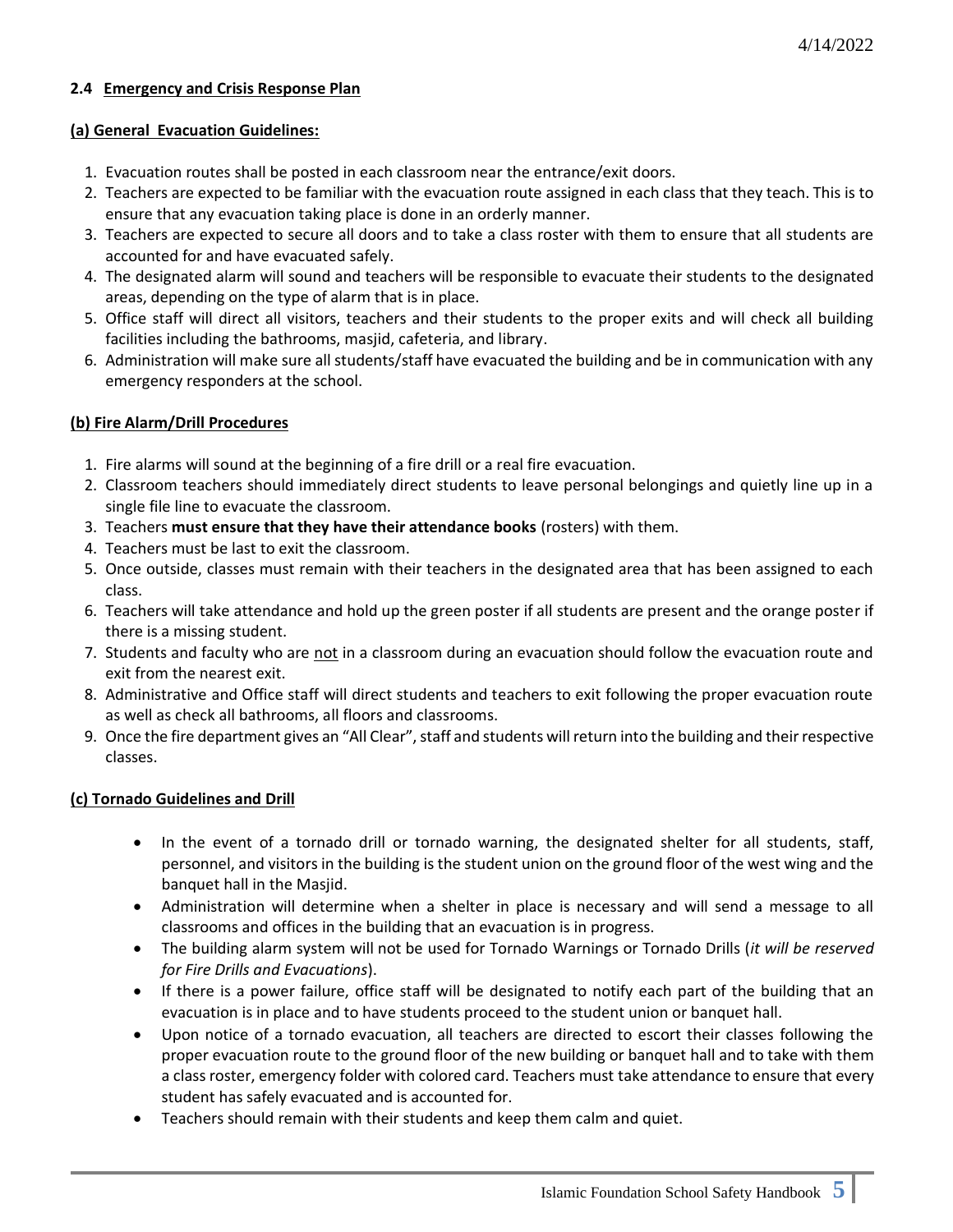- Office staff will ensure that all classrooms, hallways, and washrooms of all buildings have been evacuated to the student union or banquet hall and that all students and personnel are accounted for.
- Administrators will be directing students in hallways.

## **Procedures for Teachers:**

- All middle and high school students and their teachers will always walk in the center of all hallways. Elementary students and their teachers will walk close to the walls of all hallways, keeping the center clear for MS/HS.
- Students must be directed to proceed down the stairs carefully and slowly in a double file line, without pushing and shoving.
- Teachers must keep their class together, seat them together and account for each student by taking attendance.
- Each teacher shall direct their class to sit with their backs against the walls and legs pulled up to their chest.
- Upon reaching the student union or masjid lower level teachers will take attendance and hold up the green card if all students are present and the orange/red card if there is a missing student.
- **Locations:**
	- o **Banquet Hall:** sit with backs against the walls, with legs pulled up to their chest.
		- The entire elementary building including ES cafeteria and ES gym
	- o **Student Union:** sit with backs against the walls, with legs pulled up to their chest.
		- The entire new building (upper and 1st floor) will proceed to the SU using the closest stairwell.
		- **EXECT** Classes on the lower level will **remain** in their classrooms and sit against the wall.
		- HS students will sit at their lunch seat.
		- MS students will sit against the walls, with legs pulled up to their chest.
- Teachers will take attendance and hold up the green poster if all students are present and the orange poster if there is a missing student.

## **(d) Lockdown Procedure:**

A lockdown is the confinement of people inside secured rooms for safety measures. It is used when a serious threat exists to the campus that requires students, personnel and visitors to remain in a locked facility for safety. Examples of threats include a fugitive in the area or an intruder in a school. A lockdown may be ordered by law enforcement, the school principal or any school staff who identify a potential threat.

#### **There are two types of lockdowns:**

**In a full lockdown:** An announcement will be made over the intercom and repeated several times. If there's an intruder, the announcement may include a description. Teachers will pull students and visitors into their classrooms and lock the doors immediately. They will keep everyone sitting on the floor away from the door and windows. Everyone is encouraged to remain calm and quiet. The teachers will take attendance and prepare a list of missing students and extra students in the room. Everyone will remain in the room until a formal announcement is made signifying the end of the lockdown.

**In a modified lockdown:** Modified lock downs are used when the threat is external and not directed at the school. For example, schools may be on modified lockdown if there was a report of a fugitive in the neighborhood. The entries and exits to the school are restricted, however normal instructional activities continue as much as possible.

When a lockdown has been ordered, the principal or designee shall make the following announcement and repeat it several times in the following manner (insert the most effective communications system(s) at the site, e.g. public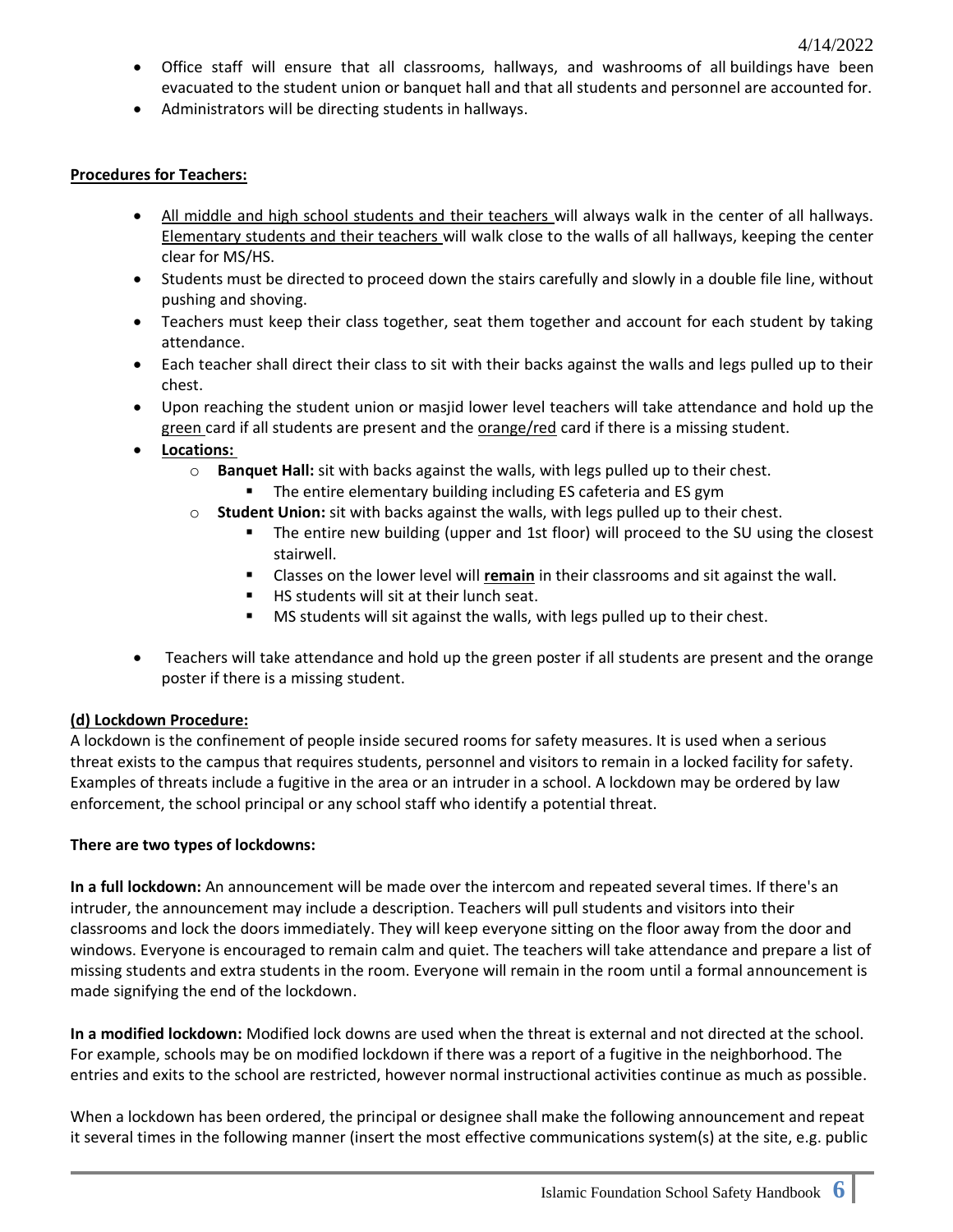address system or bullhorn.): (for intercom access dial \*7001 for the entire campus and \*7777 school campus and masjid)

4/14/2022

**"Attention: This is the Principal, (name). We must secure the campus temporarily. This is not a drill. Please remain calm. Teachers and staff, please secure all students, staff and visitors in the room you are in immediately and follow lockdown procedures. If you are outdoors or in a hallway, please walk calmly to the nearest classroom, multipurpose room or office. Parents, do not try to locate your children. They will be kept safe and will be released to you after the lockdown has been lifted. Ignore any alarms or bells. Please listen for updates and further instructions. Thank you for your orderly response to these instructions."**

## **Notification**

A staff member designated in advance by the principal as a liaison shall immediately notify the Villa Park Police Department and the IFSC Chair that a lockdown has been initiated and shall provide updates to the IFSC Chair. The staff liaison also should call the Villa Park Police Department periodically to obtain the most current information available regarding the situation. A principal or designee also may notify neighboring schools that his or her school is locked down, but any instruction for other schools to also lock down must come only from the principal's office staff or a public safety officer.

Should a principal decide, on the basis of information from other schools, that he or she will lock down his/her own site, he or she must notify the IFSC Chairman of that decision immediately so that all schools that are locked down will be included in subsequent communications and notified when the lockdown is lifted.

## **Communication**

The principal's office staff will activate the emergency staff notification protocol to include the following: Call other district staff who need to be informed immediately of the lockdown and may need to respond, including but not limited to, senior administrators, principals and department directors.

#### **During the Lockdown**

- All staff and students are to be in secured rooms away from windows and visual contact from the outside during the lockdown.
- Students will be permitted to go to the restroom only if the public safety incident commander and/or principal permits such activity and only if the student is accompanied by a designated school staff escort.
- Any special needs of students or access of parents to students will be addressed through the public safety incident commander and/or principal.
- The principal/designee will provide frequent communications to the students and staff regarding the status of the lockdown and the need for continued cooperation.
- Rules prohibiting cell phone use during class time are to be strictly enforced.

## **Lifting the Lockdown**

The public safety incident commander will authorize lifting the lockdown and communicate that decision to the IFSC Chair. The IFSC Chair will call the affected sites to tell them to lift the lockdown or to verify that they have been instructed by a public safety officer to lift the lockdown.

Principal/designees should inform all staff notified of the initiation that the lockdown has been lifted.

#### **After-Event Parent Communications**

Principals are to send a factual notice to parents regarding the day, time, duration and reason for the lockdown. The notice should include other information as appropriate such as lunch changes, transportation adjustments, and extra-curricular and co-curricular activity modifications. The notice also is to be posted on the school website.

#### **Terminology**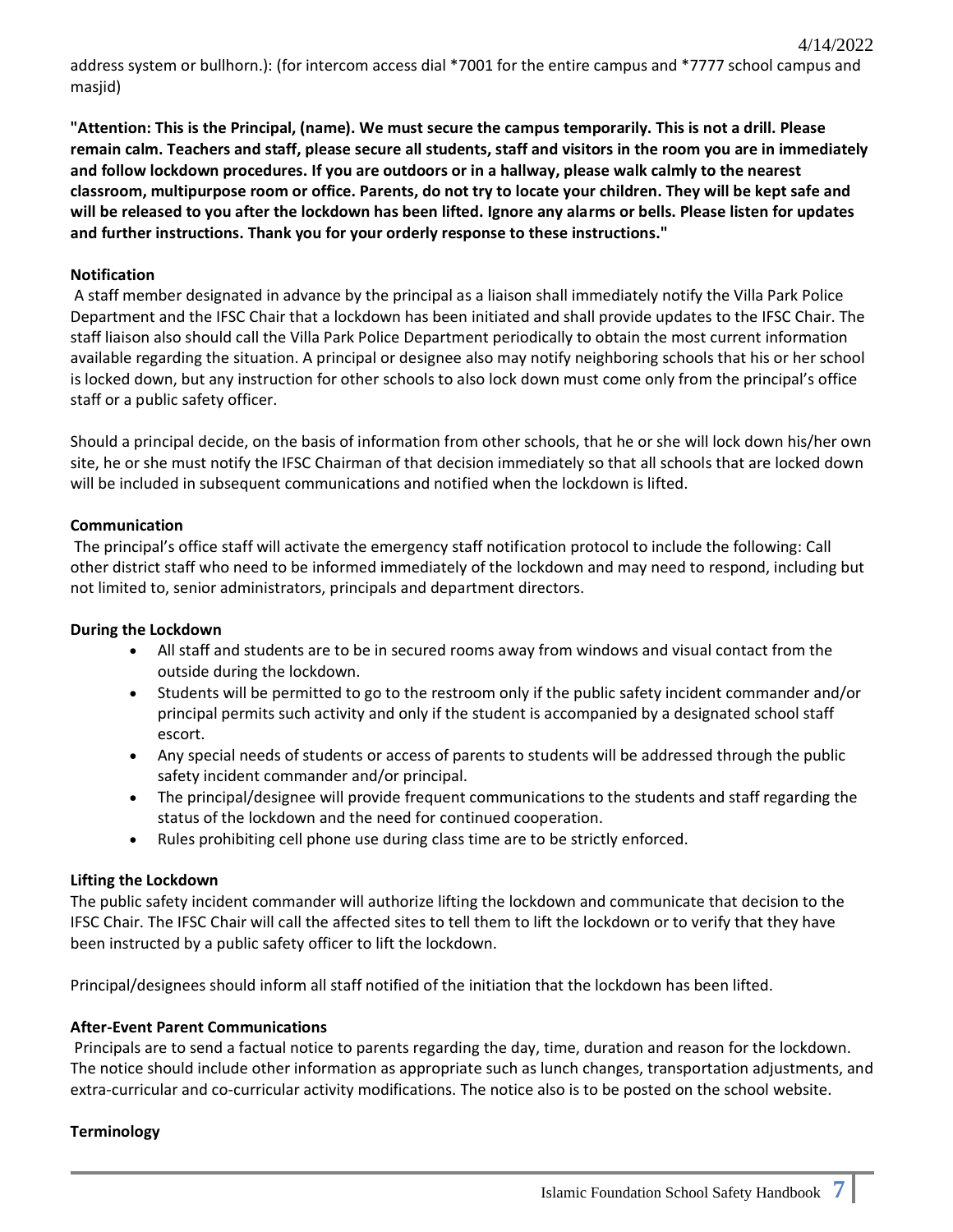\* The public safety incident commander is a law enforcement officer or fire department official responsible for managing an emergency situation. He or she may or may not be on site, but will be consulted continuously regarding the threat level to the students and staff.

\*\* A public safety officer is a law enforcement officer or fire department official who is participating in the management of an emergency situation but may or may not be on site.

## **Delineation of Responsibilities**

In an emergency situation at a school site, public safety officers and school administrators are expected to share command responsibilities. The public safety incident commander will be primarily responsible for decisions and directives pertaining to the physical safety and security of the students, staff and facility. The principal or principal's designee will be primarily responsible for decisions regarding the welfare, comfort and morale of students and staff. If the public safety incident commander is not on the school site, the principal or designee is to function as the site incident commander.

## **Application of Procedures**

The procedures described above are intended to be applied primarily in lockdown situations, but they may be equally applicable in other circumstances that involve threats to student or staff security but do not specifically require that students be locked in rooms. Such situations may include but are not limited to lockouts and evacuations where a threat to safety may require that students be kept out of the school.

#### **How should a lockdown be implemented? Teachers**

- Take a quick glance in the hallway, secure any student nearby.
- Lock the classroom door immediately.
- Keep all students sitting on the floor, away from the door or windows.
- Advise the students that there is some type of emergency but you are not certain what it is.
- Project a calm attitude to help students remain calm.
- Reassure students that they are safe and that you are in charge.
- Take attendance and **prepare a list of missing students and extra students** in the room. Prepare to take this list with you when you are directed to leave the classroom.
- If there is a phone in the classroom, do not use it to call out. Lines must be kept open, unless there is an emergency situation in the classroom. Use your cell phone if needed.
- Ignore any fire alarm activation. The school will not be evacuated using this method. Announcements will be made over the intercom.
- When or if students are moved from the classroom, assist them in moving as quietly and quickly as possible.
- Remain in the room until the principal or designee announces the end of the lockdown or a police officer arrives and lifts the lockdown.

#### **Other Personnel**

- Look in your immediate vicinity. If you observe any unsupervised students, bring them to the nearest open room.
- If there are no students in your immediate vicinity, proceed to the nearest open room.
- Lock the door immediately after reaching the designated area.
- If you have students with you:
	- a) Keep them sitting on the floor, under tables and desks, away from the door or windows.
	- b) Advise the students that there is some type of emergency but you are not certain what it is. Project a calm attitude to help students remain calm. Reassure students that they are safe and that you are in charge.
	- c) Take attendance. Prepare to take this list with you when you are directed to leave the classroom.
	- d) When or if students are moved out of the room, assist them in moving as quietly and quickly as possible.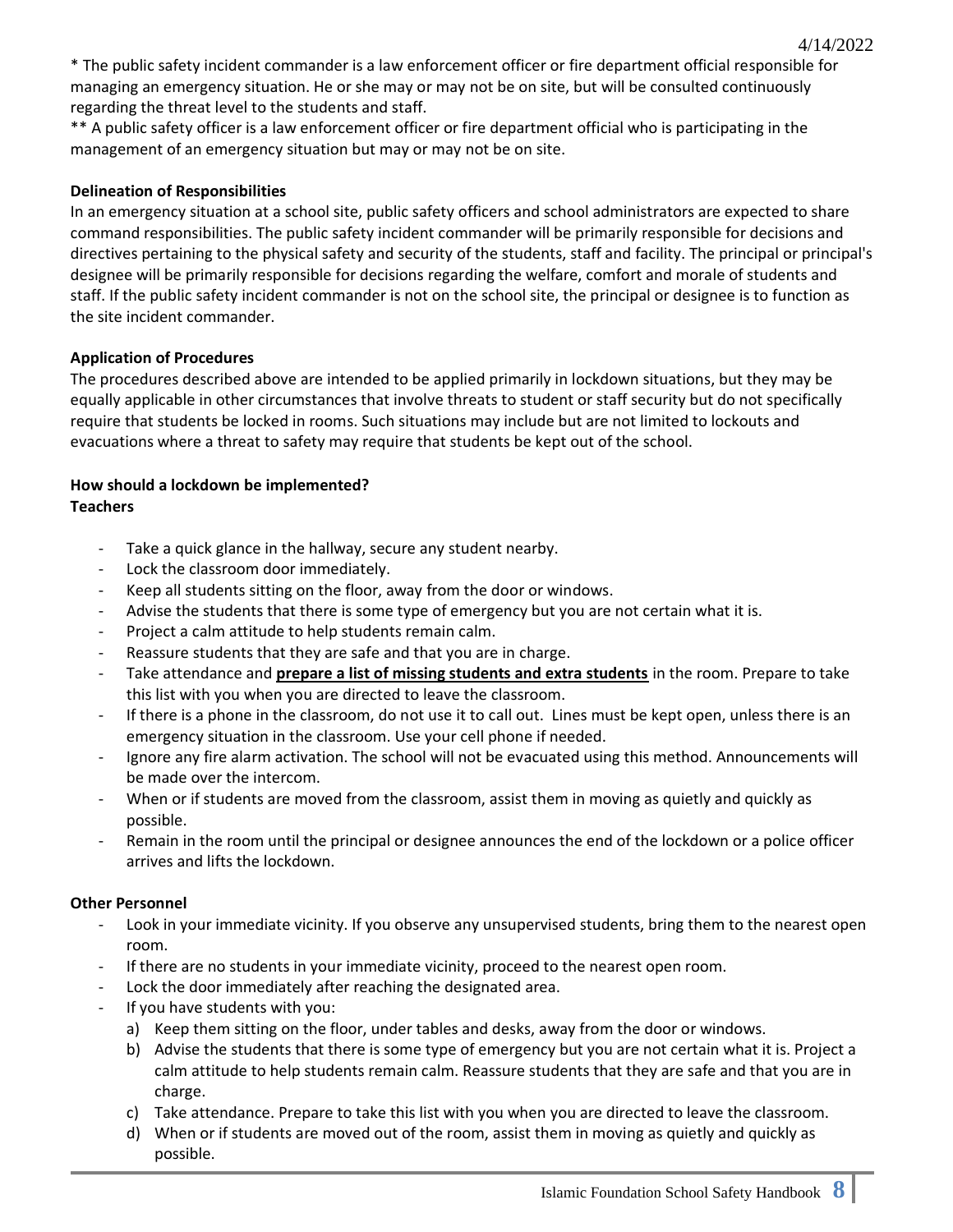- e) If there is a phone in the room, do not use it to call out. Lines must be kept open, unless there is an emergency situation in the classroom.
- Ignore any fire alarm activation. The school will not be evacuated using this method. Announcements will be made over the public announcement system. Remain in the room until the principal or designee announces the end of the lockdown or a police officer arrives and lifts the lockdown.

**(e)** Bus and Van Evacuation Procedures

The school bus/van is one of the safest vehicles on the road. The safe and orderly transportation of students requires responsible behavior by students while boarding, riding or disembarking the school bus. Guidelines and procedures have been established to encourage and promote safe and orderly school bus/van transportation. The school takes great care to manage the uploading and unloading of students. Whenever riding the van or bus, students must follow these safety protocols:

- Students are uploaded one student at a time to maximize supervision and safety
- Students must use seat and shoulder belts
- Students must be mindful of limiting the distractions for drivers that could be caused by radios, cell phones, loud conversations, etc
- Only school authorized drivers will be permitted to transport students
- Exit the parked vehicle safely in traffic when pulled over
- Use 911 to report emergencies to law enforcement agencies

# **WHEN TO EVACUATE**

Normally, passengers are safer inside the van or bus. For a normal breakdown, the students should be kept inside the van or bus.

If the van or bus is located where there is a high risk of a collision, such as:

- Near a blind curve
- Just over the crest of a hill
- On a railroad track

OR there is some danger that threatens the passengers, such as

- Fire or smoke in any part of the bus
- Danger of being submerged in water
- The van/bus has rolled or tipped over
- The van/bus is in danger of rolling or tipping over

# **EVACUATION PROCEDURE**

Note: General procedures, with a reminder that not all situations encountered will be the same and the employee will need to adapt to circumstances accordingly.

Call or have someone call emergency personnel (911) as soon as possible.

1. Park the van /bus as close to the shoulder of the road or safe zone as quick as possible

- Turn hazard lights on.
- Set the parking brake.
- Turn the engine off.
- 2. Stand facing the rear of the van/bus

3. Give the command: "Remain seated; prepare to evacuate."

- Touch the shoulder of the person nearest to the aisle to indicate that the passengers in that seat are to move off.
- Keep the passengers in the seat in the next row in their seat by holding the hand palm out in a restraining gesture until the aisle is clear.
- Move out the passengers in the next row, using the same signal as above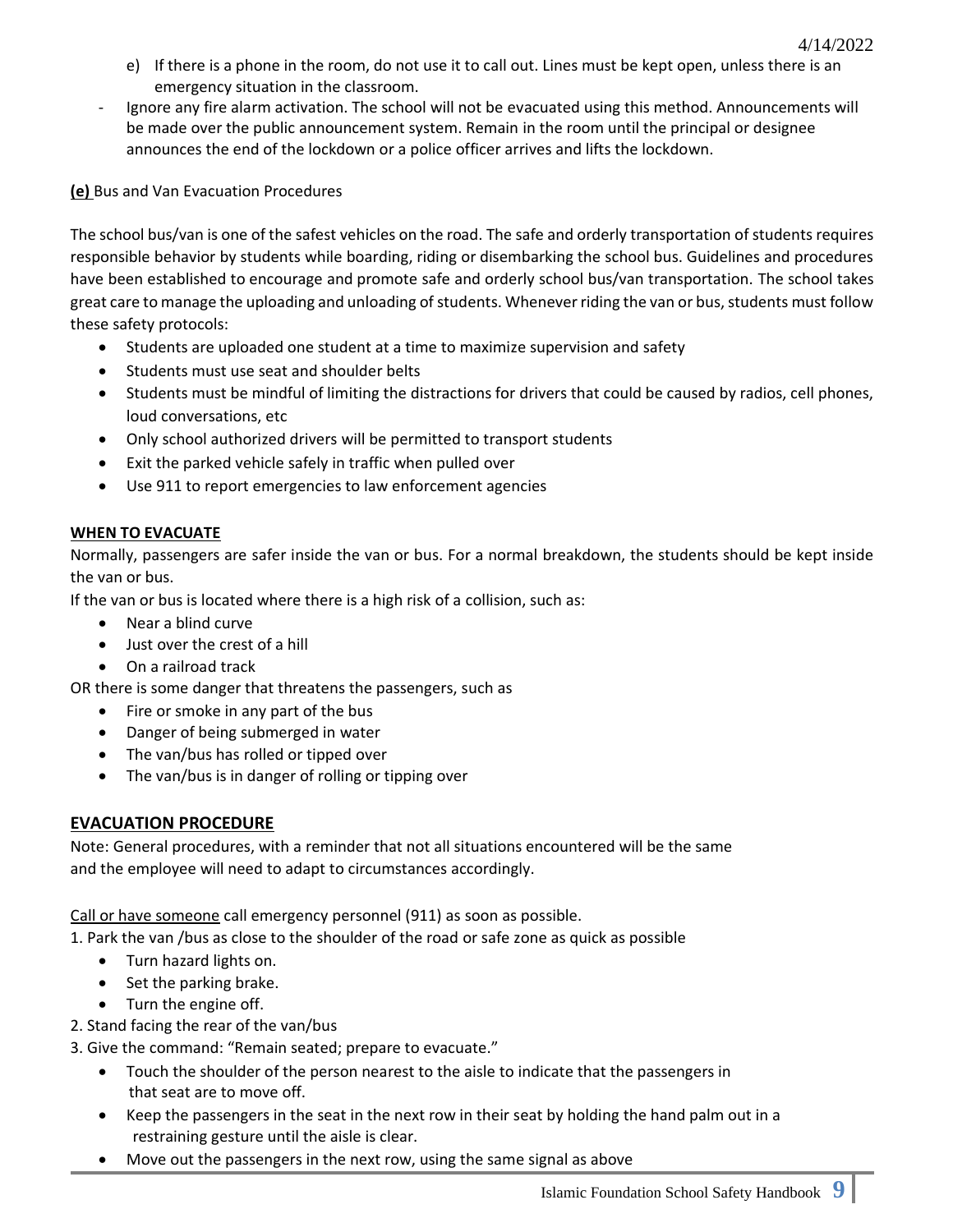4. Check the van/bus from the very back seat to the front, making sure it is empty.

5. Have evacuating students move to a safe distance (100ft) and keep them there as a group, away from any dangerous area.

6. Continue to check for students while removing the fire extinguisher or first aid kit, if needed.

- A fire at the front of the van/bus may make the front entrance unusable and an alternative route of evacuation necessary. Normally, the front entrance will be available, but rear door can be used as the primary exit during an emergency.
- Evacuation through both doors is fastest.

#### **STUDENT REMINDERS DURING AN EMERGENCY EVACUATION**

#### **Instructions**

- Listen to the driver's instructions for the correct exit.
- Be calm, quiet and don't panic.
- Leave your belongings behind.
- Exit seat by seat alternating rows.
- Leave the van/bus quickly without pushing or shouting.
- Walk to a safe place and stay together.

## **Student Information**

- Know your students- physical ability, cognitive, medical, behavioral, communication, and Health Concerns.
- Physical condition of student Which students can assist, who needs assistance exiting
- Behavioral Student fears, crying, refuses to leave bus, run away, will they hide under seats.

#### **Important Issues to Consider**

- Evacuation Plan, included in the Van/Bus Student/Procedure book on-board.
- Student seating arrangements to assist and expedite the evacuation.
- Be prepared to exit from primary exit points; front, rear or side doors of van/bus.
- Determine the order students would leave the bus.

#### **(f)Dealing with Substances and Chemicals**

Every student, teacher and visitor is required to wear an industrial quality eye protective device when participating in or observing any of the following courses in schools:

(a) vocational or industrial arts shops or laboratories involving experience with the following: hot molten metals; milling, sawing, turning, shaping, cutting, grinding or stamping of any solid materials; heat treatment, tempering or kiln firing of any metal or other materials; gas or electric arc welding; repair or servicing of any vehicle; caustic or explosive materials;

(b) chemical or combined chemical-physical laboratories involving caustic or explosive chemicals or hot liquids or solids.

During observations, such devices will be furnished for all students and teachers and shall be furnished for all visitors to such classrooms and laboratories.

#### **(f) Art Supplies Safety**

No art or craft material which is a toxic substance as defined in this Act, shall be ordered or purchased by the school for use in preschool through 6<sup>th</sup> grade, inclusive. No toxic substance may be purchased or ordered by a school for use by students in grades 7 through 12, unless it meets the labeling standards specified in Toxic Art Supplies in Schools Act.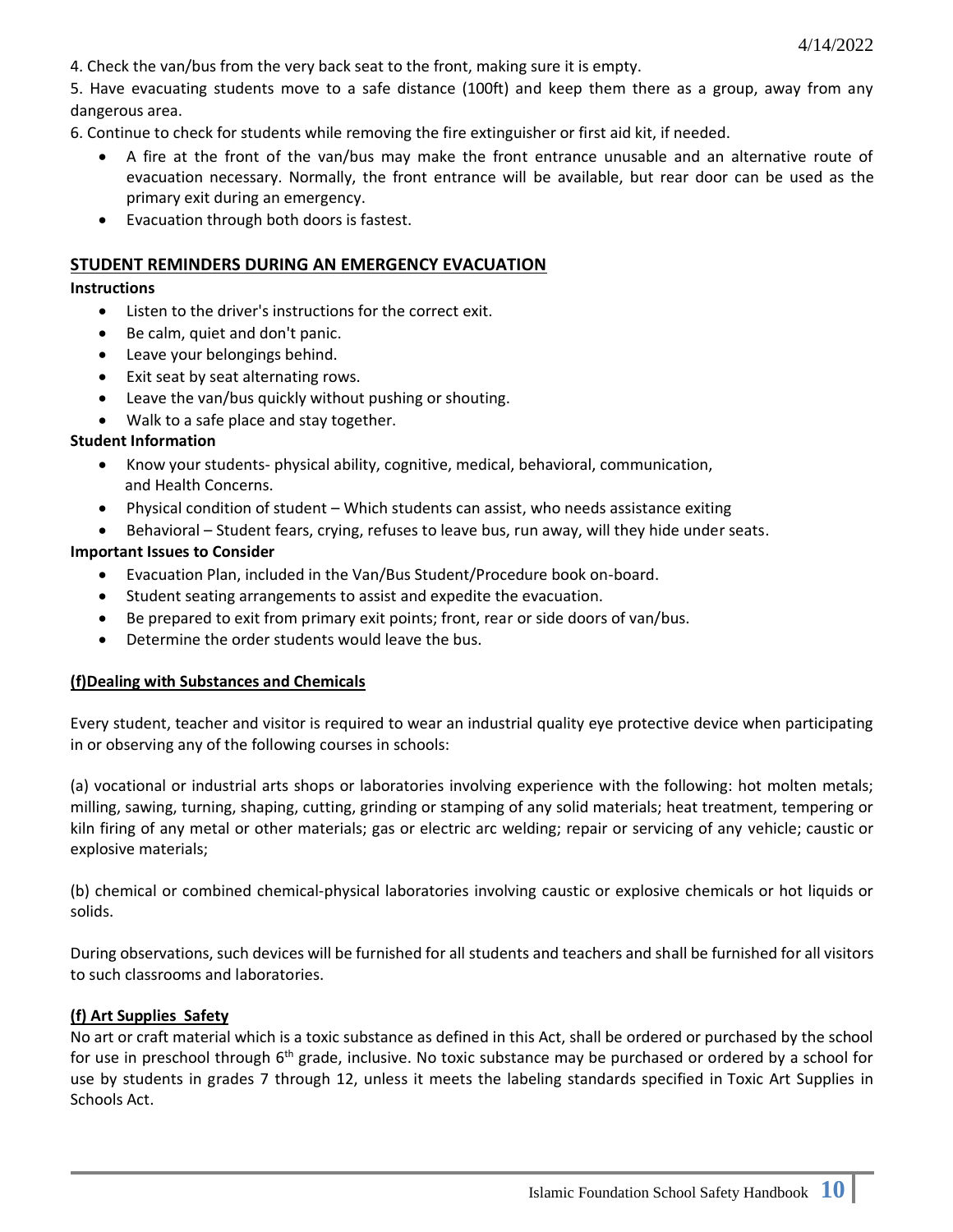## **Section III: Safety and Well Being of Employees and Students**

#### **3.1 IFS Wellness Policy**

#### BELIEF STATEMENT

**Islamic Foundation School** is committed to providing a learning environment that supports and promotes wellness, good nutrition, and an active lifestyle and recognizes the positive relationship between good nutrition, physical activity, and students' capacity to develop and learn. The entire school environment shall be aligned with healthy school goals to positively influence students' beliefs and habits and promote health and wellness, good nutrition, and regular physical activity. In addition, school staff shall be encouraged to model healthy eating and physical activity as a valuable part of daily life.

## INTENT

This policy aims to ensure the development of a school environment that promotes and supports student health and wellness. It will help to reduce childhood obesity while meeting the requirements of the Child Nutrition and WIC Reauthorization Act of 2004 and the Illinois School Code. This includes, without limitation, goals for nutrition education, physical activity, and other school-based activities designed to promote student wellness; nutrition guidelines for all food available during the school day; a plan for measuring implementation, including designating one or more persons charged with operational responsibility; and involving parents, students, school foodservice providers, the school board, school administrators in developing this policy.

## RATIONALE

A disturbing number of children are inactive and do not eat well. As a result, an alarming 16 percent of children and adolescents are overweight – a three-fold increase since 1980. Congress passed the Child Nutrition and WIC Reauthorization Act of 2004 on June 30, 2004, recognizing schools' role in health promotion. This law requires local education agencies participating in a program authorized by the National School Lunch Act or the Child Nutrition Act of 1966 to develop a local wellness policy. The wellness policy objectives are to improve the school nutrition environment, promote student health, and reduce childhood obesity.

The link between nutrition and learning is well documented. Healthy eating patterns are essential for students to achieve their full academic potential, total physical and mental growth, and lifelong health and well-being. Healthy eating is demonstrably linked to reduced risk for mortality and the development of many chronic diseases. Schools and school communities have a responsibility to help students acquire the knowledge and skills necessary to establish and maintain lifelong healthy eating patterns. Well-planned and well-implemented wellness programs have been shown to positively influence children's health.

Schools also have a responsibility to help students establish and maintain lifelong habits of being physically active. According to the U.S. Surgeon General, regular physical activity is one of the most important things people can do to maintain and improve their physical health, mental health, and overall well-being. Regular physical activity reduces the risk for heart disease, high blood pressure, colon cancer, and diabetes.

## GOALS FOR NUTRITION EDUCATION

Students in preschool through grade 12 shall receive nutrition education as part of a sequential program coordinated within a comprehensive health education curriculum. The program shall be designed to provide students with the knowledge and skills necessary to adopt healthy eating behaviors *and* influence students' knowledge, attitudes, and eating habits. Special emphasis should be placed on nutrition education in preschool through primary grades, as eating habits are established at a young age. The curriculum shall be consistent with and incorporate relevant Illinois Learning Standards.

To maximize classroom time and achieve positive changes in students' eating behaviors, nutrition education shall be integrated into the standards-based lesson plans of other school subjects like math, science, language arts, physical education, health, family and consumer science, and social sciences.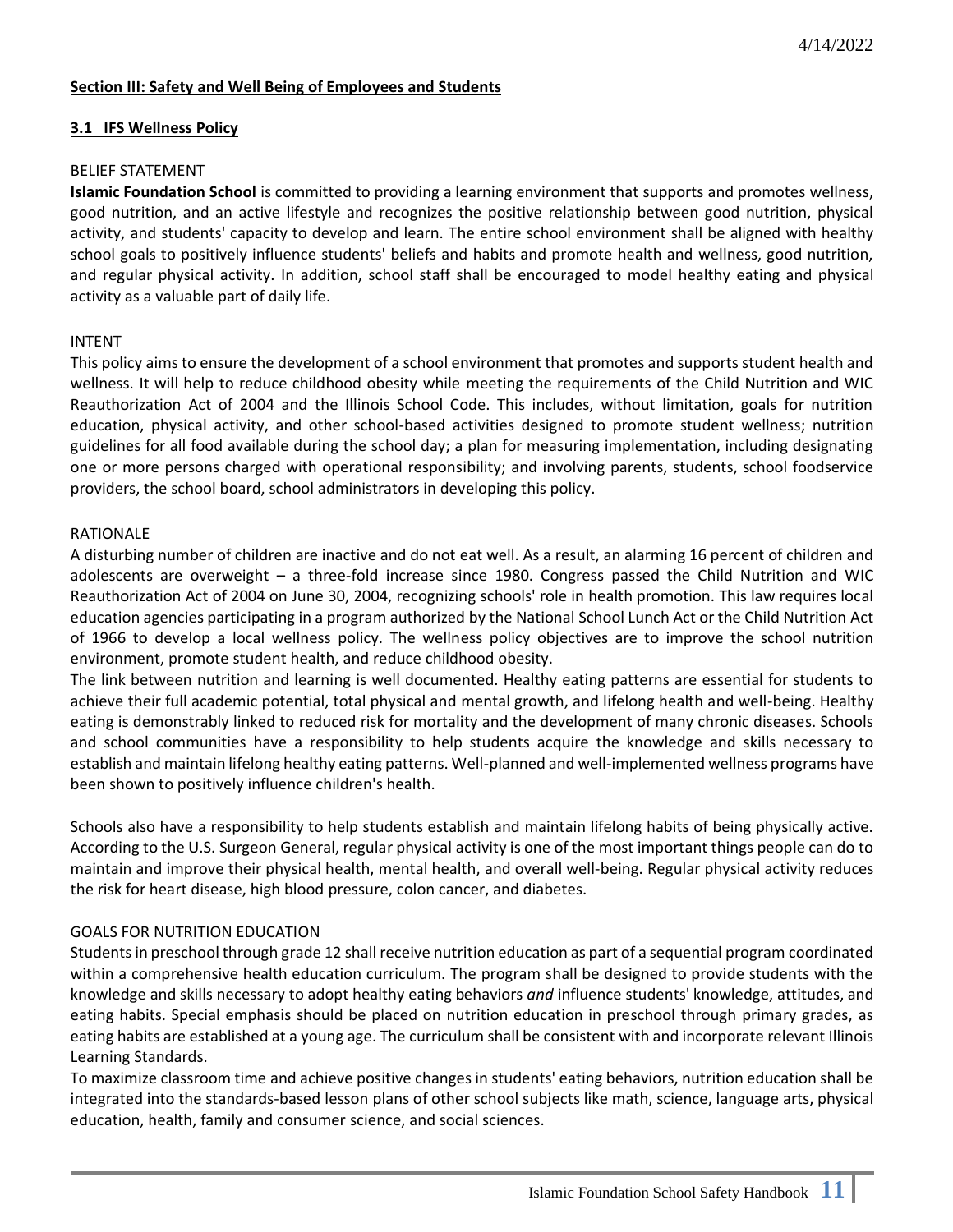To achieve positive changes in students' eating behaviors, it is recommended that nutrition education opportunities be provided to students each year. The nutrition education program shall include enjoyable, interactive activities. It may include a combination of classroom instruction, nutrition education provided in the cafeteria, health fairs, field trips, and assemblies providing nutrition education.

4/14/2022

## GOALS FOR PHYSICAL ACTIVITY

Students in preschool through grade 12 shall participate in daily physical education that enables them to achieve and maintain a high level of personal fitness; emphasizes self-management skills, including energy balance consistent with state/district's standards/guidelines/framework; and is coordinated within a comprehensive health education curriculum. The curriculum shall be consistent with and incorporate relevant Illinois Learning Standards.

**It is recommended that all students in all grades participate in physical education for the maximum number of minutes per week to be worked into the school schedule**. Special emphasis will be placed on promoting an active lifestyle in preschool through primary grades, as health habits are established at a young age. Accommodation shall be made for students with disabilities, 504 plans, and other limitations. Schools will provide a daily supervised recess period for elementary students. Studies show improved student behavior on the playground, in the cafeteria, and in the classroom, and students waste less food and drink more milk when eating after recess.

Students shall be provided opportunities for physical activity through before- and after-school programs, including interscholastic athletics and physical activity clubs.

Because students should engage in a minimum of 60 minutes of physical activity a day, the physical education program shall actively engage families as partners in providing physical activity beyond the school day.

## GOALS FOR OTHER SCHOOL-BASED ACTIVITIES DESIGNED TO PROMOTE STUDENT WELLNESS *Parent Partnerships*

Schools shall support parents' efforts to provide a healthy diet and daily physical activity for their children. This support shall begin in elementary school and continue through middle and high school.

Parents shall be provided information to help them incorporate healthy eating and physical activity into their students' lives. This information may be provided in handouts, postings on the school website, the information provided in school newsletters, presentations that focus on nutrition and healthy lifestyles, and any other appropriate means available for reaching parents.

# *Consistent School Activities and Environment – Healthy Eating*

Food providers will share information about the nutritional content of school meals and/or individually sold foods with students, families, and school staff.

School meals shall be served in clean, safe, and pleasant settings with adequate time provided for students to eat, at a minimum, per state and federal standards and guidelines. The National Association of State Boards of Education recommends that students have adequate time to eat, relax and socialize: at least 10 minutes after sitting down for snack time in the morning and 20 minutes after sitting down for lunch.

All food service personnel shall have adequate pre-service training and regularly participate in professional development activities that provide tasty, appealing, and healthy school meals; nutrition education strategies, including coordination of classroom and cafeteria activities; and effective promotional techniques to encourage healthy eating habits.

Food providers shall involve families, students, and other school personnel in choosing nutritious food and beverage selections for their school through surveys, committees, taste-testing, and similar activities designed to provide input into the decision-making process.

Food providers shall work with suppliers to obtain food and beverages that meet the nutrition requirements of school meals and nutrition standards for those sold individually.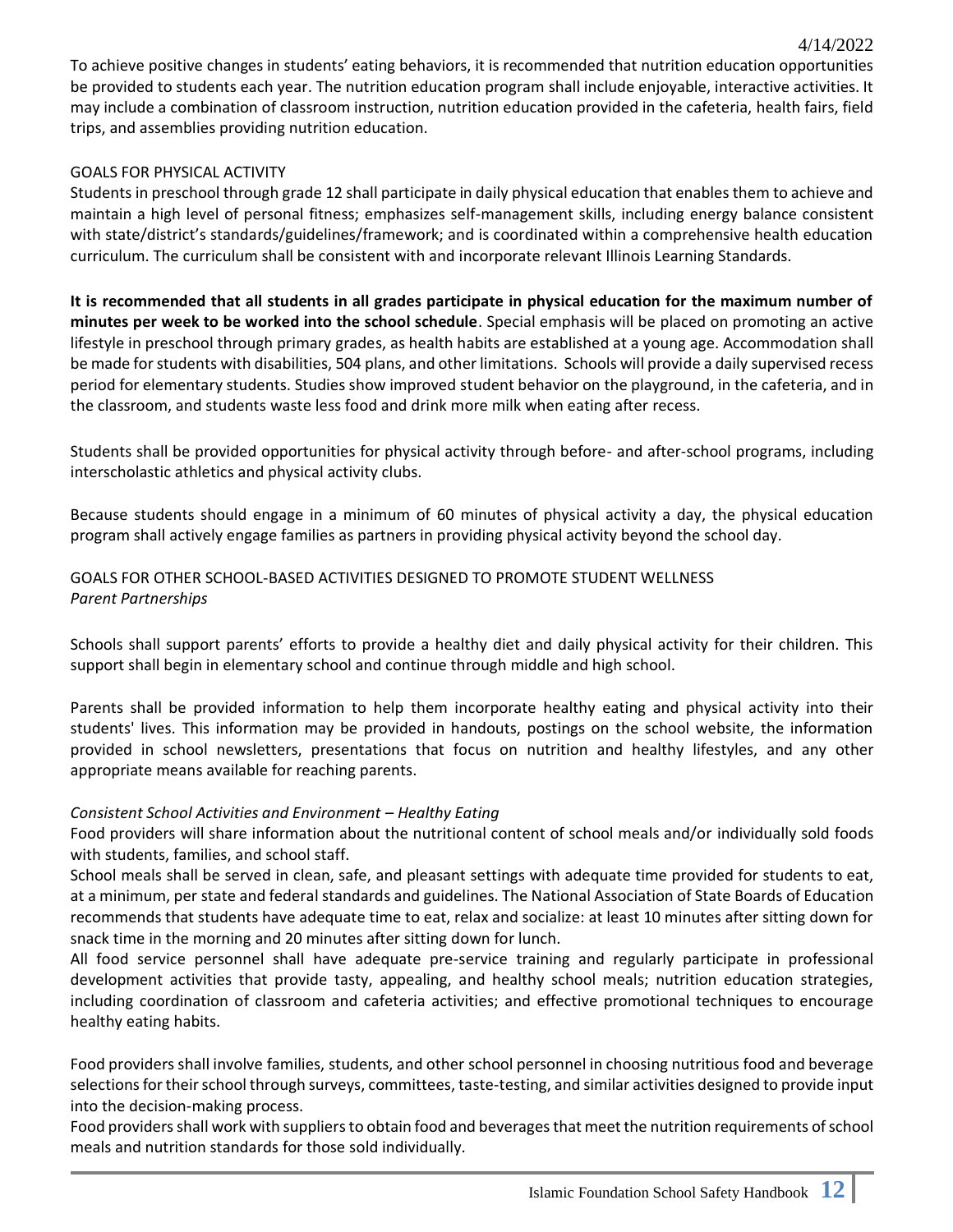Food providers shall work closely with school instructional staff to reinforce nutrition instruction and foster an environment where students can learn about and practice healthy eating.

Food providers shall take every measure to ensure that student access to food and beverages on school campuses meets federal, state, and local laws and guidelines.

Students, parents, school staff, and community members bringing food and beverages to school for parties/celebrations/meetings shall be encouraged to provide healthful options. They shall be provided with a list of recommended food and beverage options.

To reduce competition with nutritionally balanced school meals and enhance student safety to the extent practicable, it is **highly** recommended that students are not permitted to leave school grounds to purchase food or beverages. Schools shall promote nutritious food and beverage choices consistent with the current Dietary Guidelines and Food Guidance System (MyPlate), including fruits, vegetables, low-fat dairy food, and whole-grain products.

Nutrition education shall be provided by trained and well-supported staff. Preparation and professional development shall provide basic knowledge of nutrition and activities, instructional techniques, and strategies designed to change students' attitudes and behavior.

All food and beverages available on campus shall comply with the federal, state, and local food safety and sanitation regulations.

For the safety and security of food, access to any area involved in storage, preparation, or service of food on the school campus shall be limited to authorized personnel.

## *Consistent School Activities and Environment –Physical Activity*

Physical education shall be provided by trained and well-supported staff certified by the state to teach physical education. All physical education teachers shall regularly participate in continuing education activities that impart the knowledge and skills to effectively promote enjoyable lifelong healthy eating and physical activity among students.

Physical education classes shall have a student-to-teacher ratio comparable to those in other curricular areas. The physical education program shall be closely coordinated with the other components of the overall school health program. Physical education topics shall be integrated into other curricular areas. In particular, the benefits of being physically active shall be linked with instruction about human growth, development, and physiology in science classes and instruction about personal health behaviors in health education classes.

The school recognizes that students are more attentive and ready to learn if provided with periodic breaks when they can be physically active or stretch. Thus, students will be offered **periodic opportunities** to be active or stretch throughout the day on all or most days during a typical school week. The school recommends teachers provide short physical activity breaks to students during and between classroom times. These physical activity breaks will complement, not substitute, for a physical education class, recess, and class transition periods.

The school will provide resources and links to resources, tools, and technology with ideas for physical activity breaks. Resources and ideas are available through USDA and the Alliance for a Healthier Generation.

Schools are encouraged to develop community partnerships with other child-serving organizations such as park districts and YMCA to provide students with opportunities to be active.

Schools are encouraged to provide student and community access to promote the use of the school's physical activity facilities outside of the regular school day. Physical activity facilities and equipment on school grounds shall be safe. Schools are encouraged to work with the community to create a community environment that is safe and supportive of students.

## *Food or Physical Activity as a Reward or Punishment*

School personnel shall be encouraged to use non-food incentives or rewards with students and shall not withhold food from students as punishment.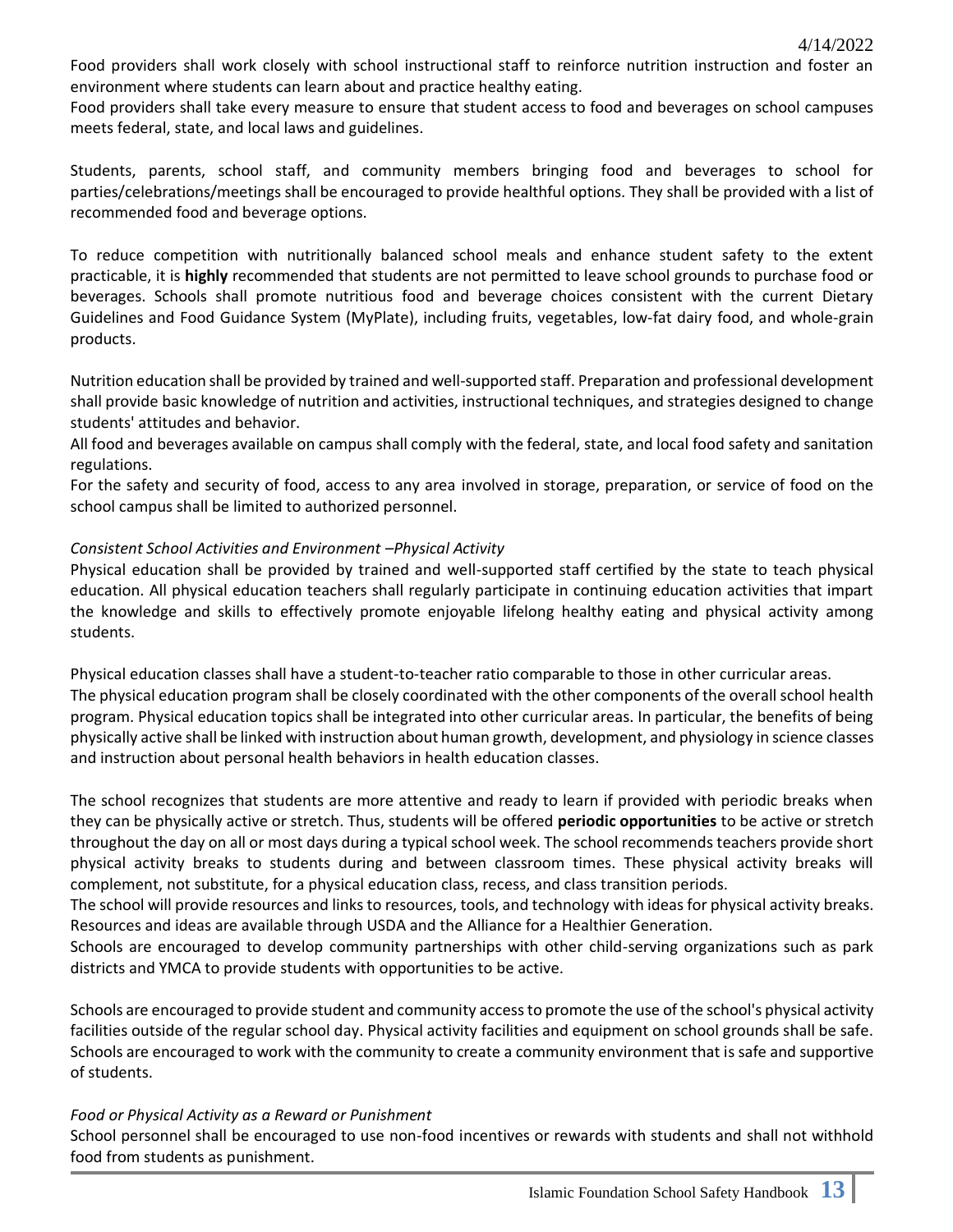School personnel shall not use physical activity as a punishment or withhold participation in recess or physical education class as a punishment.

## NUTRITION GUIDELINES FOR COMPETITIVE FOODS AND BEVERAGES

The school is committed to ensuring that all foods and beverages available to students on the school campus\* during the school day\* support healthy eating. The foods and beverages sold and served outside of the school meal programs (foods and beverages) will meet the school nutrition standards.

Food and beverages are sold as part of school-sponsored fundraising activities.

Smart Snacks aim to improve student health and well-being, increase consumption of healthful foods during the school day, and create an environment that reinforces the development of healthy eating habits. A summary of the standards and information is available at[: http://www.fns.usda.gov/healthierschoolday/tools-schools-smart-snacks.](http://www.fns.usda.gov/healthierschoolday/tools-schools-smart-snacks) The Alliance for a Healthier Generation provides a set of tools to assist with implementing Smart Snacks available at [www.healthiergeneration.org/smartsnacks.](http://www.healthiergeneration.org/smartsnacks)

## GUIDELINES FOR SCHOOL MEALS

School meals served shall be consistent with the recommendations of the Dietary Guidelines and shall meet the nutrition requirements and regulations for the National School Lunch Program.

Food providers shall offer a variety of age-appropriate and appealing food and beverage choices and employ food preparation, purchasing, and meal planning practices consistent with the current Dietary Guidelines (e.g., provide a variety of fruits and vegetable choices; serve low-fat and fat-free dairy products; ensure that whole grain products are served).

The school principal shall be responsible for implementing the local wellness policy and shall appoint a school-based evaluation team to develop and implement an annual evaluation plan.

The school-based evaluation team shall evaluate policy implementation and identify areas for improvement. The evaluation team shall report their findings to the school principal and develop a plan of action for improvement, as needed.

# **3.2 School Closing Information**

In case of an emergency school closing or late start, all faculty, staff, and students will be notified using the following methods: Parent Alert text message via Renweb, Email via Renweb, and Internet a[t www.ifsvp.org.](http://www.ifsvp.org/)

## **3.3 Substance Abuse Policy**

In accordance with the Federal Drug Free Workplace Act of 1988, all employees are prohibited from abusing alcohol or drugs, committing a controlled dangerous substance offense, committing an alcohol driving offense, teaching or attending school under the influence, and working under the inappropriate influence of prescription or over-thecounter drugs or controlled dangerous substances. S*moking on Islamic Foundation grounds is prohibited.*

## **3.4 Administration of Student Medication**

A written request for administration by the school nurse or for self-administration by the student of any prescription or non-prescription medication during school hours must be made by a parent or physician and submitted to the Health Office. The school allows the self-administration or self-carry of any prescribed medication for any student upon receipt of the necessary documents. Teachers and other staff members are not allowed to administer any medication (prescription or non-prescription) to any student. Parents sign a "Medication Authorization Form." By signing the form, the parent releases and discharges the school, its employees and its affiliates from all claims for personal damages and injuries, which may occur to the student as a result of IFS administering medication in accordance with the foregoing instructions or failing to administer such medication.

## **3.5 Non-Discrimination Policy**

Our policy is to hire, promote, compensate, and administer all employment practices without regard to race, color, sex, age, marital status, religion, national origin, medical condition or disabilities unrelated to the ability to perform a job. IFS doesn't prohibit hairstyles that are historically associated with race, ethnicity, or hair texture, including,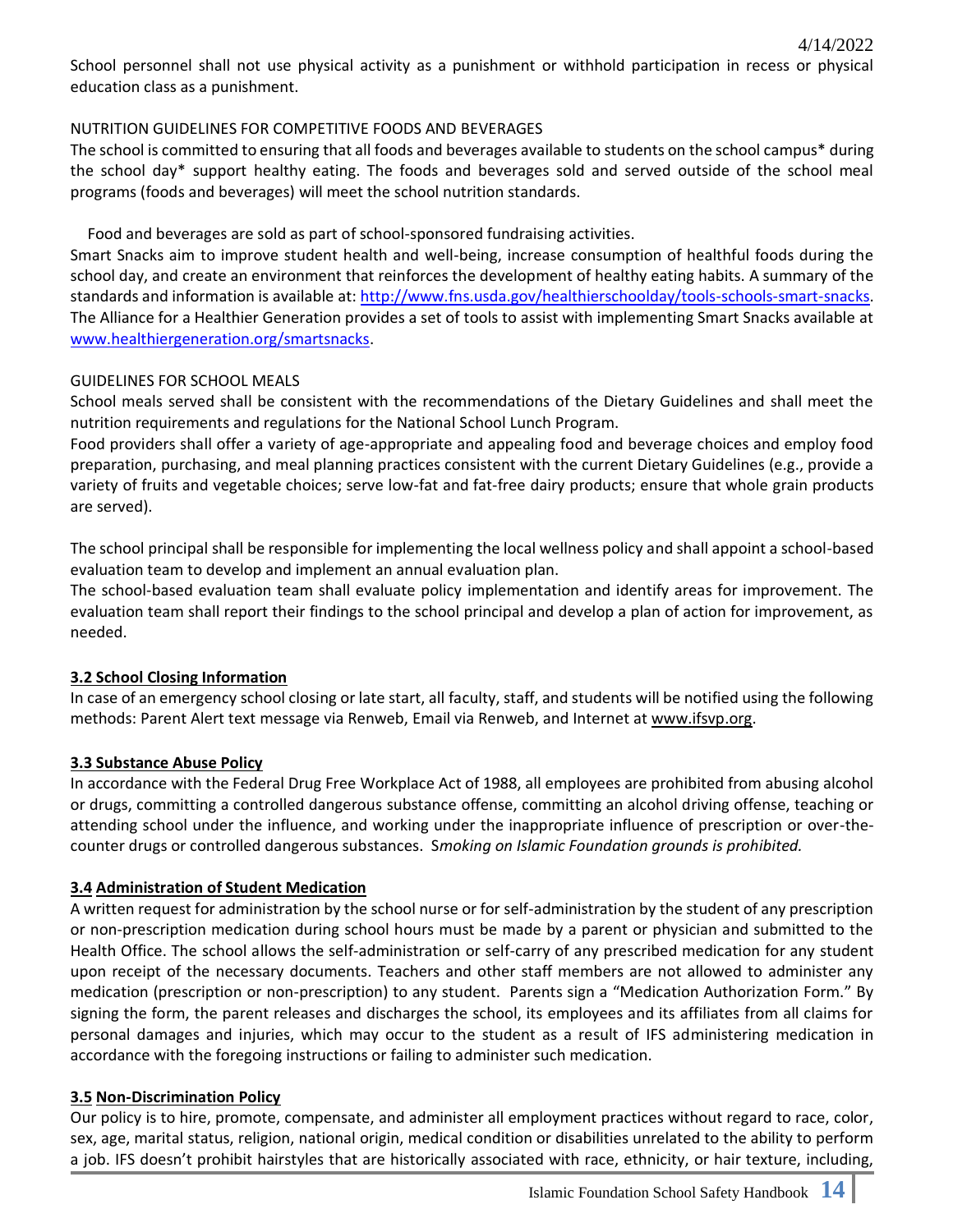but not limited to, protective hairstyles such as braids, locks and twists. Harassment of employees because they are members of any of the foregoing protected groups is prohibited and will not be tolerated. IFS will take appropriate measure in response to any such incidents which are reported or come to the attention of administration of IFS. Every good faith effort will be taken by IFS to fulfill the objectives of this policy. If a staff or employee believes that the above mentioned policies are not being implemented, then a written complaint can be submitted to the HR Department.

Our policy is to accept students without regard to race, color, sex, age, marital status, religion, national origin, medical condition or disabilities. IFS doesn't prohibit hairstyles that are historically associated with race, ethnicity, or hair texture, including, but not limited to, protective hairstyles such as braids, locks and twists. Harassment of students because they are members of any of the foregoing protected groups is prohibited and will not be tolerated. IFS will take appropriate measure in response to any such incidents which are reported or come to the attention of administration of IFS. Every good faith effort will be taken by IFS to fulfill the objectives of this policy. If a student believes that the above mentioned policies are not being implemented, then a written complaint can be submitted to the IFSC Chair.

# **3.6 Sexual Harassment Policy**

Harassment on the basis of sex is a violation of federal and state law. Islamic Foundation School does not tolerate sexual harassment of its faculty, staff, or students. Individuals who believe they are victims of sexual harassment, as well as those who believe they have observed sexual harassment, are strongly urged to report such incidents promptly.

Islamic Foundation School will investigate every sexual harassment complaint in a timely manner and, when there is a finding of sexual harassment, take corrective action to stop the harassment and prevent the misconduct from recurring. The severity of the offense will determine the corrective action, up to and including discharge or expulsion of the offender. Because IFS could be exposed to liability, any employee, administrator, or supervisor who is aware of sexual harassment and condones it, by action or inaction, may be subject to disciplinary action.

Following federal guidelines, IFS defines sexual harassment as follows: Unwelcome sexual advances, requests for sexual favors. Other verbal or physical conduct of a sexual nature constitutes sexual harassment when:

- submission to such conduct is made either explicitly or implicitly a term or condition of an individual's employment or academic advancement
- submission to or rejection of such conduct by an individual is used as the basis for employment or academic decisions affecting such individual or
- such conduct has the purpose or effect of unreasonably interfering with an individual's work or academic performance or creating an intimidating, hostile, or offensive working or learning environment

This policy is designed to protect all members of the Islamic Foundation School community. It applies to all employees regarding their relationships among peers as well as to superior/subordinate relationships and relationships with students.

## **Reporting Procedures**

- 1. Faculty, staff, and students have the right to raise the issue of sexual harassment with HR department. Further harassment against complainants or retaliation against complainants or others who participate in the investigation of a complaint will not be tolerated. Appropriate and prompt disciplinary or remedial action will be taken against persons found to be engaging in such further harassment.
- 2. IFS will deal with reports of sexual harassment in a fair and thorough manner, which includes protecting, to the extent possible and to the extent permitted by law, the privacy and reputational interests of the accusing and accused parties.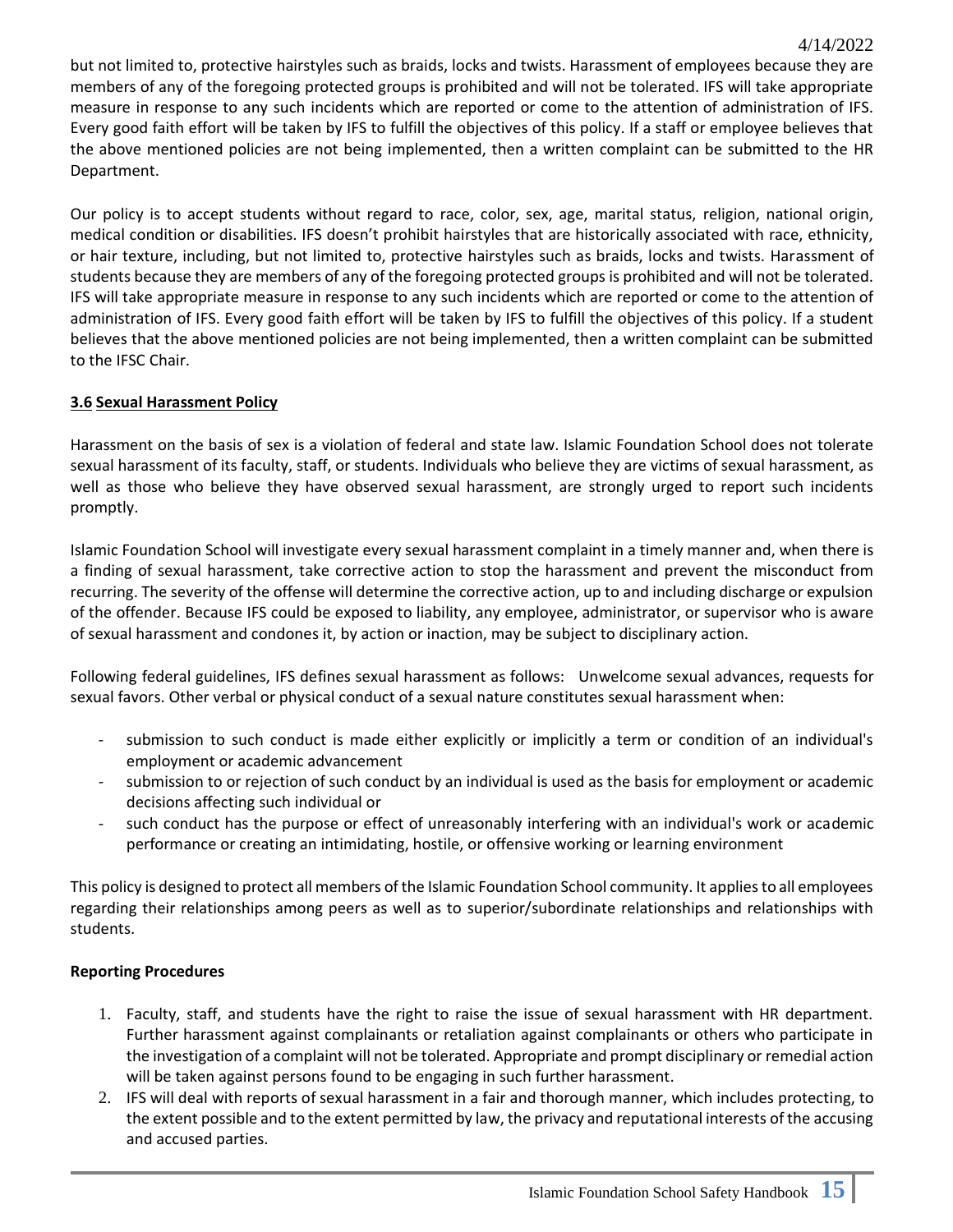- 3. Confidentiality of information relating to investigations of complaints of sexual harassment shall be maintained to the extent practical and appropriate under the circumstances and to the extent permitted by law. Individuals charged with implementing this policy shall share information with regard to given incidents of sexual harassment only with those who have a "need to know" in order to implement this policy.
- 4. It is the obligation and shared responsibility of all members of the school community to adhere to this policy.

## **3.7 Reporting Suspected Child Abuse and Neglect**

As defined under the Abused and Neglected Child Reporting Act, 325 ILCS 5/1 et seq., all IFS school personnel are mandated by law to report when there exists reasonable cause to suspect that a child who is under the age of 18 and known to them in their professional capacity has been abused or neglected or is in danger of being abused or neglected, physically, sexually, or through neglect , and that a caregiver, or person in a position of trust and authority over them, committed the harm or should have taken steps to protect the child from harm.

#### **Definitions of Abuse and Neglect:**

## *Abuse of a child occurs when a caregiver, or person with authority or trust over a child:*

1. Inflicts, causes to be inflicted, or allows to be inflicted upon such child physical injury, by other than accidental means, which causes death, disfigurement, impairment of physical or emotional health, or loss or impairment of any bodily function;

2. Creates a substantial risk of physical injury to a child by other than accidental means which would be likely to cause death, disfigurement, impairment of physical or emotional health, or loss or impairment of any bodily function;

- 3. Commits, or allows to be committed, any sex offense against such child
- 4. Commits, or allows to be committed, an act or acts of torture upon a child;
- 5. Inflicts excessive corporal punishment;
- 6. Causes an illegal controlled substance to be sold, transferred, distributed, or given to a child.

*Neglect of a child* is when a child is deprived of adequate food, shelter, clothing, or necessary medical care by a parent or caregiver. Neglect can also occur when an adult fails to provide adequate supervision of a child as when a child is left either unsupervised or in the care of someone unable to supervise the child. A child will not be considered neglected or abused solely because the child is not attending school. Nor shall a child be considered neglected or abused for the sole reason that the child's parent or caregiver depends upon spiritual means through prayer alone for the treatment or cure of disease.

**Mandated reporters are entitled to immunity for any report of child abuse or neglect under the Act as long as the report is made in good faith. A mandated reporter's failure to make a report may subject the mandated reporter to criminal prosecution, license suspension or revocation and civil liability as well as employee discipline.**

#### **School Procedures Regarding Reporting**

In compliance with the law, any employee that believes there is reasonable cause to make a report must give notice to the School administration before making a report in order to ensure that all subsequent steps can be taken to protect the parties involved and to file all proper documents required by law. In no way will the school administration prevent a mandated reporter from making a report so long as there is a good faith belief that the child has been abused or neglected or may be in danger of abuse or neglect by a caregiver or person in a position of trust or authority. All staff are required to complete an online training on for mandated reporters at: [https://www.dcfstraining.org/manrep/index.jsp.](https://www.dcfstraining.org/manrep/index.jsp) Completion of training must be submitted to administration.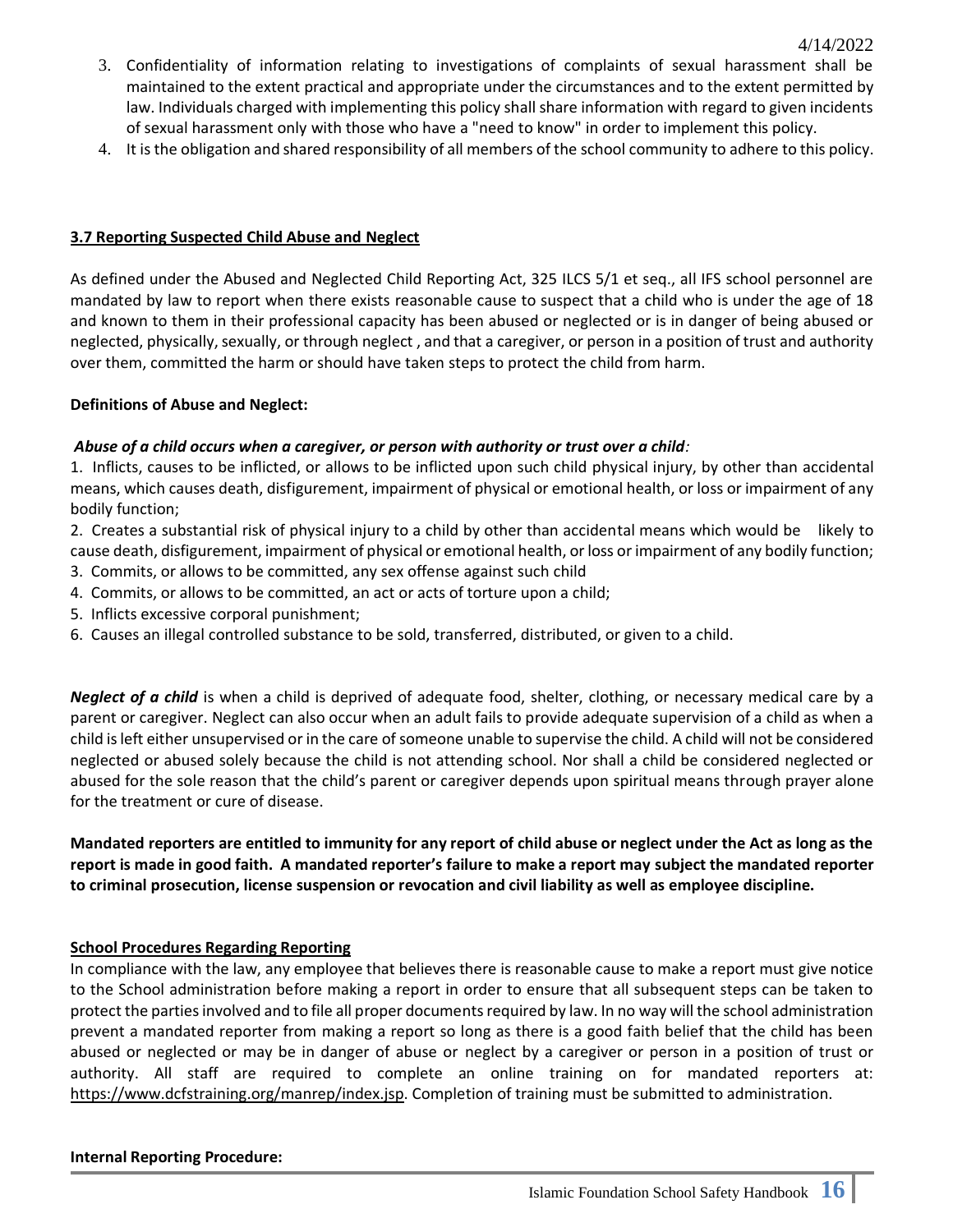- Once a mandated reporter notices signs of suspected child abuse or if a child informs a mandated reporter of being abused, the mandated reporter must immediately document what was observed with date and time and contact the school counselor and school nurse.
- The school nurse and school counselor will evaluate in their capacities to assess the signs of abuse. These assessments will be documented with date and time and should occur within the day of the original mandated reporter's report. The above parties' role is not to perform an investigation rather evaluate the evidence presented by the mandated reporter to determine the level of threat towards the child's well-being and safety.
- All parties will confer their assessments and give their recommendation to the mandated reporter for reporting to DCFS.
- The original reporter is responsible to make the call to DCFS.
- If there are verifiable signs or testimony indicating abuse, the school has an independent reporting responsibility, and should submit the form specified by DCFS as well as calling in the information within 24 hours of discovery of the abuse. Separate reports from the school and the individual reporter are not necessary -- both can be called in at the same time, and all witnesses can be described on the form.
- The parent or other accused can be told what is reported by cc of the written report or otherwise -- this is not an ambush system, merely one in which information transfer is required. You could call them in to the school nurse's office and get their information, such as information from other medical providers on other causes, if bruises show up, etc... Two or more persons should be present to take any witness statements, parent reactions, etc...
- The form attached is the current version of the written form that needs to be sent along, after a call to the hotline. Have attached hotline information and who must report, plus the local DCFS office address, which is the entity that should get the written report. Send same by certified mail within 24 hours of the original call, and keep copies of the return receipts and proof of mailing to verify school compliance with the state reporting law.

## **General Guidelines**

- In deciding whether or not to report an incident or situation of suspected abuse to the Principal, it is not required that the faculty/staff member making the report have proof that abuse has occurred. Any uncertainty in deciding to report a suspicion should be resolved in favor of the child safety and well-being.
- There should be no attempt by faculty/staff to question the child, as the role of investigation lies with Department of Children and Family Services (DCFS) The child should be protected from repeated disclosures.
- If the child is injured, the teacher may initially examine and question the child to determine if the child's injuries necessitate medical examination. If medical examination is required, the staff member should escort the student to designated staff member and inform the principal of the action.
- The teacher or staff member referring the suspected case of child abuse must not unilaterally contact the parents.
- School administration shall undertake to ensure that all employees are provided with information and training that will enable them to carry out their duty to report suspected child abuse or neglect.

## **Investigation**

The investigation of any report of child abuse or neglect shall be undertaken by those who possess specialized experience, training, authority and discretion to determine whether suspected abuse or neglect of a child actually occurred. IFS may initially undertake to determine the *credibility of any "rumor"* of abuse or neglect. IFS will not conduct an independent investigation to determine whether reasonable cause exists or whether such abuse or neglect actually occurred before reporting the matter to the Illinois Department of Children and Family Services. The investigation into the accuracy of any report of child abuse or neglect shall be conducted by DCFS and, where necessary, the DuPage County State's Attorney and the local police.

IFS will only conduct an investigation into a suspected case of abuse when it involves personnel of IFS and such an investigation will not impede reporting the suspected abuse to DCFS. Otherwise, all other suspected cases will be handled and investigated ONLY by the appropriate law enforcement authorities and DCFS. Any questioning of students by DCFS will be done in the presence of school officials and will comply with the relevant laws that govern.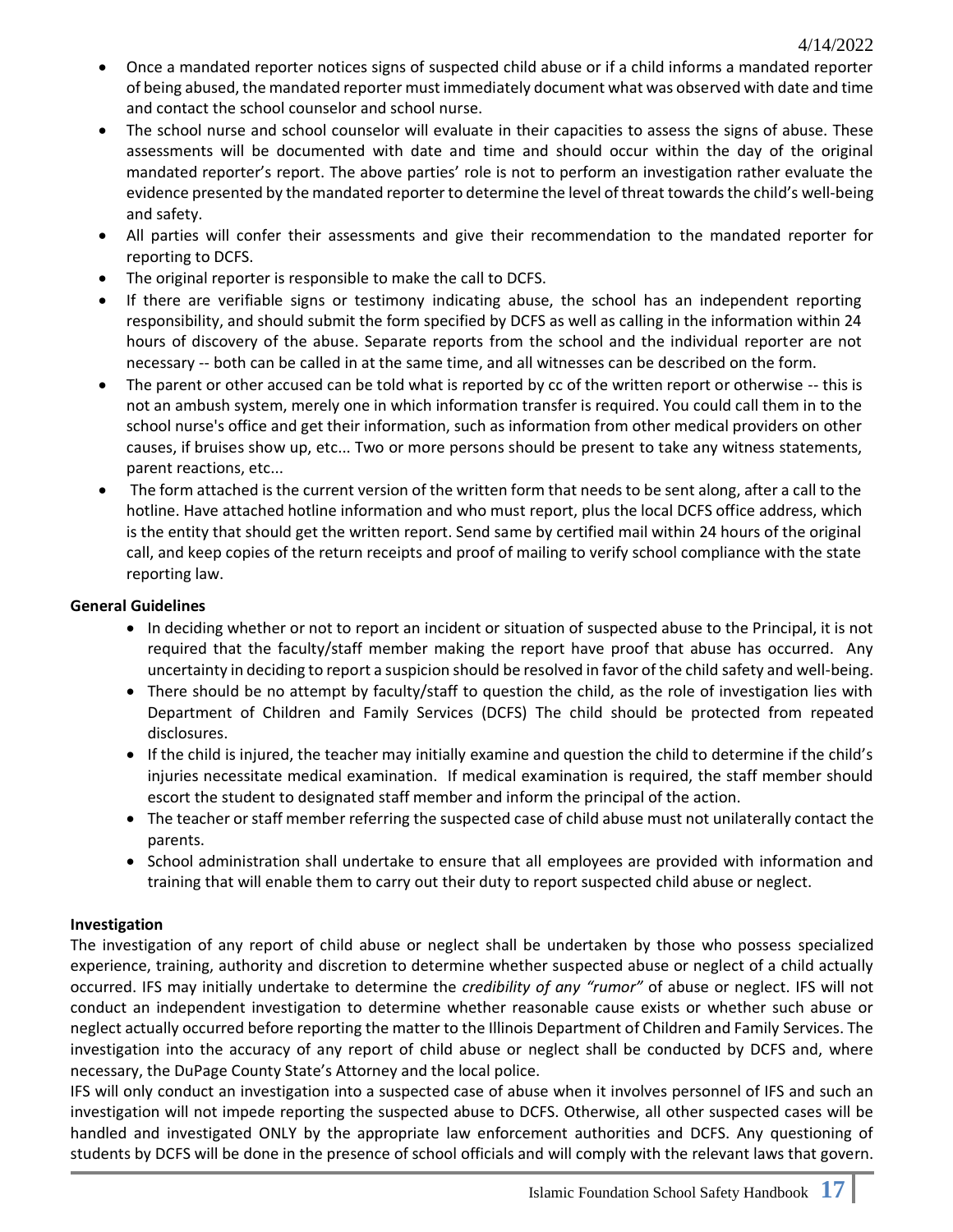IFS will cooperate with DCFS and law enforcement in their investigation of all reports of abuse or neglect and not impede any investigation being conducted by the Department and law enforcement. Any personnel involved in a report made to DCFS or questioned by the appropriate authorities must keep such information confidential from all 3<sup>rd</sup> parties. IFS will provide the Illinois Department of Children and Family Service investigators reasonable access to the suspected victim of child abuse or neglect for the purpose of conducting an interview.

**When following procedures for reporting suspected cases of child abuse, the safety and welfare of the student will always dictate which course of action is to be pursued. Any uncertainty should always be resolved in favor of the child's best interest**.

## **3.8 Ban on Corporal Punishment**

No person employed or designated by IFS administration as a volunteer may inflict or cause to be inflicted any injury or corporal punishment as a means of discipline or behavior modification upon a student attending IFS. The use of any force as would be reasonable and necessary under the circumstances will only be excused to quell a disturbance threatening physical injury to others, to obtain possession of weapons or other dangerous objects upon the person or within the control of the student, for the purpose of self-defense, or for the protection of persons or property.

#### **3.9 Concussion**

The concussion oversight team includes the Principal, the Nurse, the Dean of Students and the Athletic Director.

The purpose of this protocol is to clearly address the issue of concussion recognition and management here at Islamic Foundation School.

Concussion is a brain injury and is defined as a complex pathophysiological process affecting the brain, induced by biomechanical forces. Concussion may be caused either by a direct blow to the head, face, neck or elsewhere on the body with an impulsive force transmitted to the head. Concussion typically results in the rapid onset of short-lived impairment of neurological function that resolves spontaneously. However, in some cases, symptoms and signs may evolve over several minutes to hours. Concussion may result in neuropathological changes, but the acute clinical symptoms largely reflect a functional disturbance rather than a structural injury and, as such, no abnormality is seen on standard structural neuroimaging studies. Concussion results in a graded set of clinical symptoms that may or may not involve loss of consciousness. Resolution of the clinical and cognitive symptoms typically follows a sequential course. However, it is important to note that in some cases symptoms may be prolonged.

#### **Common Symptoms and Signs of Concussion**

Symptoms Reported:

- 1. Headache
- 2. Nausea or vomiting
- 3. Dizziness
- 4. Blurred, double, or abnormal vision
- 5. Sensitivity to light and/or noise
- 6. Fatigue
- 7. Change in sleeping pattern
- 8. Concentration or memory issues
- 9. Confusion

Signs Observed:

- 1. Person appears dazed or stunned
- 2. Disorientation to place and/or time
- 3. Can't recall events before injury
- 4. Can't recall events after injury
- 5. Loss of consciousness
- 6. Seizure activity
- 7. Unusual changes in personality or mood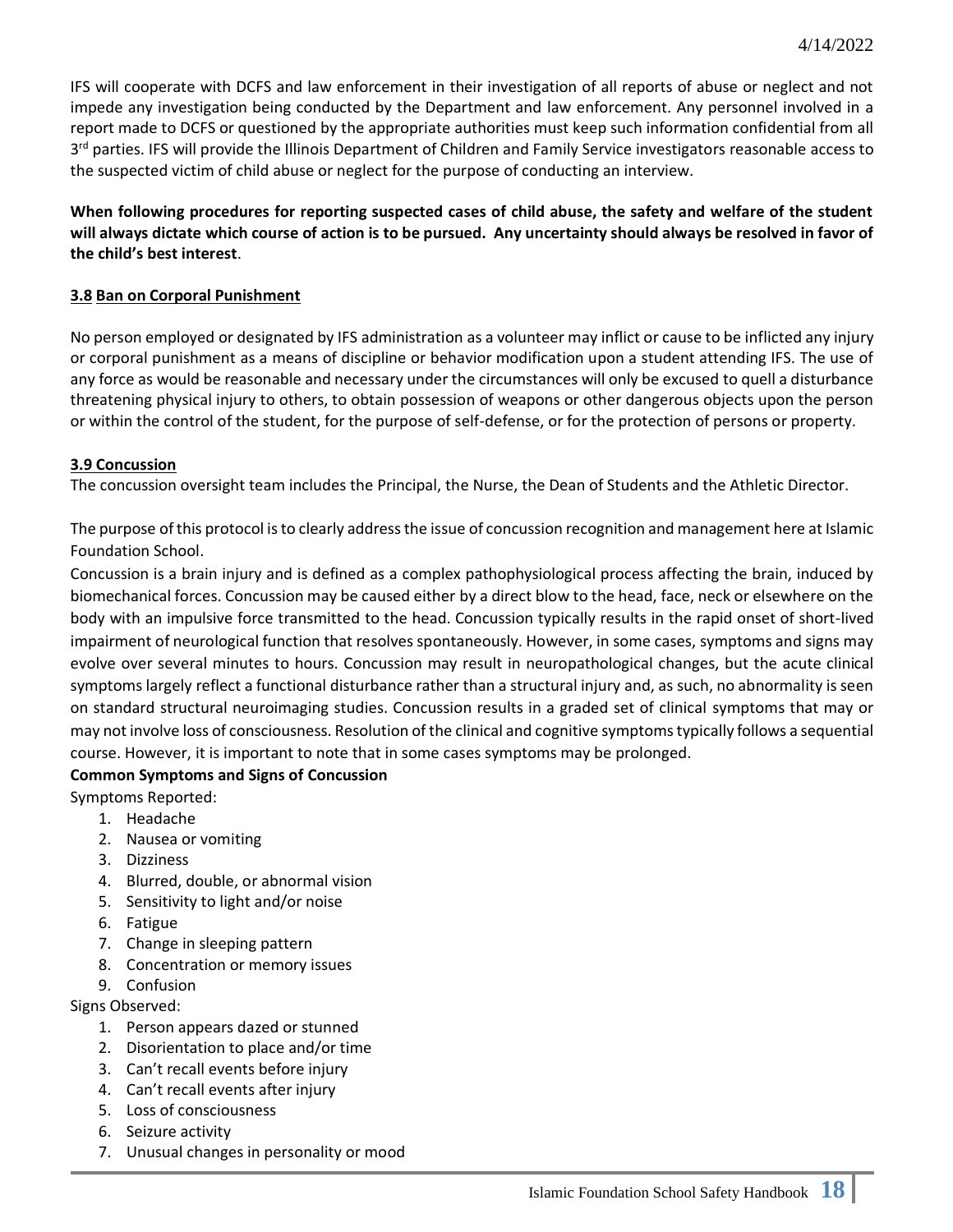8. Nystagmus (abnormal eye tracking)

#### **Evaluation of a Concussion**

The evaluation of a concussion shall begin as soon as a staff member contacts the child, whether that is in the school or on the field. A detailed history shall first be taken to determine mechanism of injury, orientation, memory integrity, and a symptom. A medical examination will also be conducted to gather vital signs and neurological baselines. Once immediate life threats are ruled out and a concussion is suspected by virtue of findings listed in the "Signs and Symptoms of Concussion" section of this protocol. The school nurse and student's parent will be notified of the situation. The student will need to be seen by their PCP for further evaluation.

## **Return to Learn and Return to Play Criteria:**

It is important to note that the recovery from a concussion is a very individualized process. Caution must be taken not to compare students with concussions as they progress through the recovery process.

- 1. For the concussion care protocol to be initiated the student must be initially evaluated by a primary care physician or local concussion specialist (licensed to practice medicine in all its branches) and documentation must be provided to the school nurse.
- 2. An emergency room/acute care note is only temporary until seen by the student's primary care physician within two days and will not be accepted as a clearance note.
- 3. Student will be allowed a two-day window of academic accommodation if they are unable to get into a primary physician immediately following the incident.
- 4. After 2 days, all academic accommodations must be approved by the physician with a posted dated note. The two-day academic accommodations will be minimal and will be based on the symptoms the student reports to the school nurses.
- 5. Only physicians can recommend/request academic accommodations.
- 6. The teacher has the option of assigning the student a grade of incomplete for the midterm and/or quarter grade.
- 7. The student's missed academic work will be reviewed and granted extra time to complete, in conjunction with the physician recommendations, school counselor, and school nurse.
- 8. The student will report only to the school nurse daily for evaluation.

## **Three Stage Progressions to Full Return to Academic Activity.**

*Stage 0 (Initial Day 0-2) Characteristics: Severe symptoms at rest*

- 1. Symptoms may include but are not limited to: Headache or pressure in headache, dizziness, nausea, photosensitivity, auditory sensitivity, inability to focus/concentrate, memory/lack of recall, feeling mentally foggy, unusual changes in mood, fatigue ▪ Students may complain of intense and continuous/frequent headaches • Students may not be able to read for more than 10 minutes without an increase in symptoms
- 2. Initial evaluation by primary care physician or local concussion specialist (not Emergency Room or Urgent Care Physicians)
- 3. No physical activity (PE) or athletic participation (includes practices and attending events)
- 4. Interventions: Recommend no school attendance for at least one full day emphasize cognitive and physical rest
- 5. Student recommendation: student will not take assessments or do homework for 2 days until they are seen by the physician.
- 6. If it takes longer than the two-day window to be seen by a physician, then the student will be given extended accommodation as long as the student and parents are trying to get into a physician's office. Submission of a physician appointment documentation to the school is encouraged. Once seen by a physician that was longer than the given two days then the doctor's note must be posted dated for prior accommodations.
- 7. Student will be given a general school accommodation from initial diagnosis until seen by a physician
- 8. Student must check in each day with the school nurse to notify staff of any changes. If student fails to come after 48 hours, then all accommodations will be dropped, and the student will return to normal class schedule.
- 9. Student must make up all schoolwork that was missed work during the accommodation days.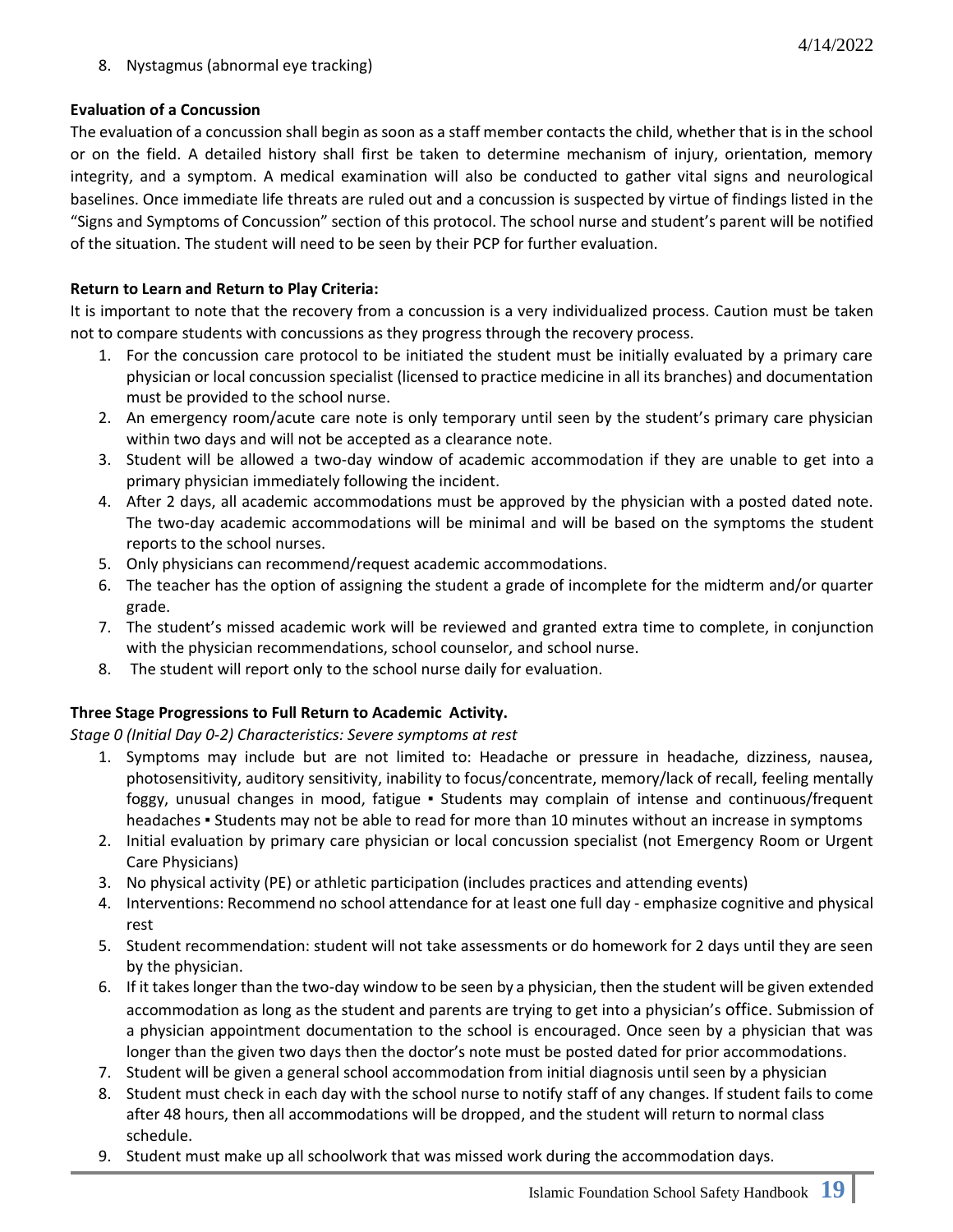10. The school nurse will communicate to school administration about the two-day accommodation. The school administrator will reach out to teachers.

## *Stage 1: (Student sees Physician)*

- 1. Any possible accommodations in this stage must come directly from the Physician and post-dated for any day past stage 0.
- 2. School Nurse will notify the appropriate school administrator to then notify appropriate teaching staff of physician accommodations.
- 3. The student must report daily to the school nurse for the assessment checklist. If student fail to report after 48 hours. Nurses notify the administrator that student is not complying with the Return to Learn and student should return to normal class schedule and will lose their accommodations.
- 4. No PE or athletic participation (may attend practices/events or PE class, but no active participation, student may be placed in a study hall as an alternative to PE.)
- 5. If the student remains in Stage 2 longer than 4 weeks, the student will return to a primary or a specialized physician for further evaluation.
- 6. If unable to progress to Stage 2 after 8 weeks total and it is unlikely the student will be able to make up required work, the nurses, administrators, physician, and parents will consider alternative accommodations. Consider a 504 Plan after 8-10 weeks of residual symptoms with educational impact.

## Progress to stage 2 when:

- 1. School activity does not increase symptoms
- 2. Overall symptoms continue to decrease
- 3. Cleared by Physician

## *Stage 2: Cleared Return to Normal Schedule (Physician Clearance)*

- 1. Characteristics: Asymptomatic with academic/cognitive and physical activities
- 2. School Nurse will notify the appropriate school administrator to then notify appropriate teaching staff of physician clearance.
- 3. The student must report daily to the school nurse for assessment checklist. Interventions: Resumption of full academic responsibilities once symptoms have resolved completely as determined by primary care physician. Create plan for possible modification and gradual completion of required makeup work (school counselor, teacher, department supervisor).
- 4. Students are not required to makeup missed PE classes due to a concussion.
- 5. Return to play progression may be initiated prior to full return to learn by the discretion and under the recommendation of a physician.
- 6. For the non-athlete student: written clearance to full participation from the primary care physician or local concussion specialist (not Emergency Room or Urgent Care Physicians). Upon receipt of clearance
- 7. School nurse will consult with PE teacher regarding the non-athlete/ PE student return to play for the student athlete: required to follow the IHSA/IESA Return to Play Protocol under the direction of the coach.

## Return to Sports - IHSA/IESA Return to Play Protocol (required)

- Written clearance from the primary care physician (PCP) or local concussion specialist (not Emergency Room or Urgent Care Physicians) is required to begin physical activity.
- The IHSA/IESA Return to Play Protocol includes 5 phases of activity with increasing intensity. Each phase will take place 24 hours following the previous step.
- If symptoms return during any phase, a 24-hour period of rest is required before repeating that phase. For the student athlete: This protocol will be performed under the supervision of the coach.
- The protocol will be used for all athletic activities Stage 1: Light aerobic activity Stage 2: Moderate Anaerobic Activity Stage 3: Sports-specific, Agility, non-contact activity Stage 4: Controlled contact activity Stage 5: Full Contact Practice

Return to full sports participation/competition Follow Up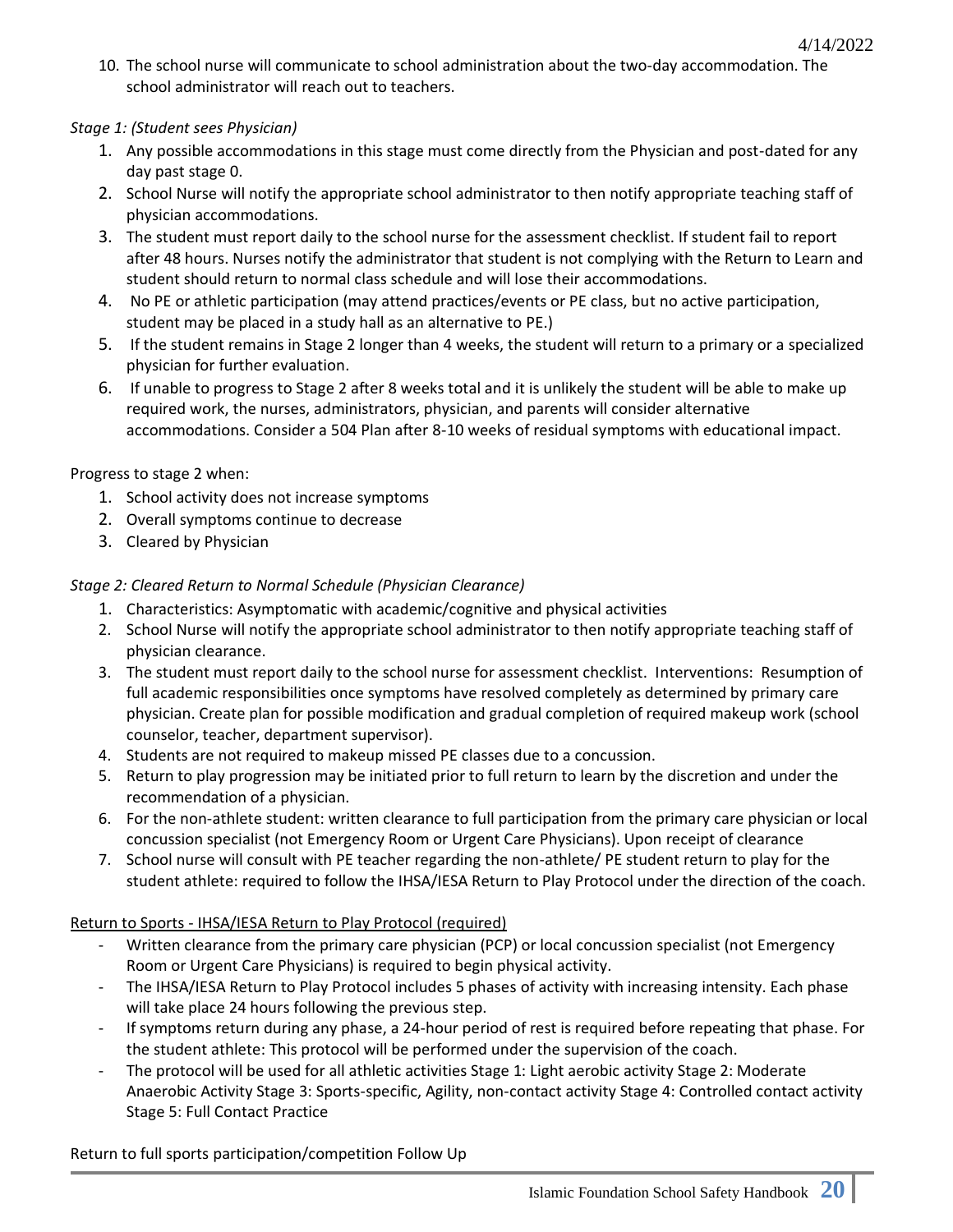- 1. Student must submit a Post Concussion Consent Form.
- 2. The school nurse will conduct a follow-up assessment with the student one week after he/she returns to full academic and athletic activity.
- 3. The student is encouraged to meet with a school administrator regularly to discuss progress, grades, and status of make-up work.
- 4. The student is encouraged to meet with the school nurse to assess any recurring symptoms.

#### **3.10 Asthma Emergency Response Protocol**

Asthma is a long-term inflammatory disease of the airways of the lungs. It is characterized by variable and recurring symptoms, reversible airflow obstruction, and easily triggered bronchospasms, which may lead to respiratory distress.

What is Emergency Respiratory Distress? Includes the perceived or actual presence of coughing, wheezing, or shortness of breath. It can often be due to an exacerbation of acute or pre-existing pulmonary conditions. Mild-to-Moderate Symptoms of Respiratory Distress:

1. Struggling to breathe Whistling in the chest

- 2. Persistent Coughing
- 3. Chest pain
- 4. Wheezing
- 5. Chest tightness
- 6. Noisy breathing
- 7. Shallow breathing
- 8. Decreased breath sounds
- 9. Breathing hard or fast Shortness of breath
- 10. Nasal flaring
- 11. Difficulty speaking blueness around the lips/fingernails
- 12. Chest retractions
- 13. Use of Accessory muscles

Severe Symptoms of Respiratory Distress:

- 1. Struggling to breath/Shortness of breath
- 2. Coughing, wheezing, tightness in the chest
- 3. Difficulty speaking
- 4. Blueness around the lips or fingernails (may look gray or "dusky")
- 5. Chest retractions (chest/neck are pulling in)
- 6. Use of accessory muscles (stomach muscles are moving up and down)
- 7. Fast pulse (tachycardia)
- 8. Agitation

How is respiratory distress treated?

1. A bronchodilator such as Albuterol or another short-acting bronchodilator is approved by the United States Food and Drug Administration for the treatment of respiratory distress

a. An Inhaler is a device that delivers a bronchodilator to alleviate symptoms of respiratory distress is manufactured in the form of a metered-dose inhaler or dry-powder inhaler that includes a spacer or holding chamber that attaches to the inhaler to improve the delivery of the bronchodilator

Standard Procedures and Protocols for Emergency Use of Albuterol

1. Emergency respiratory distress can be the sudden appearance of signs and symptoms of difficulty breathing and can be categorized into mild-moderate or severe.

2. Trained personnel will immediately begin the implementation of the protocol and action plan adopted by the school for the standardized treatment of respiratory distress.

If the respiratory distress is determined to be mild-to-moderate, then the trained personnel will: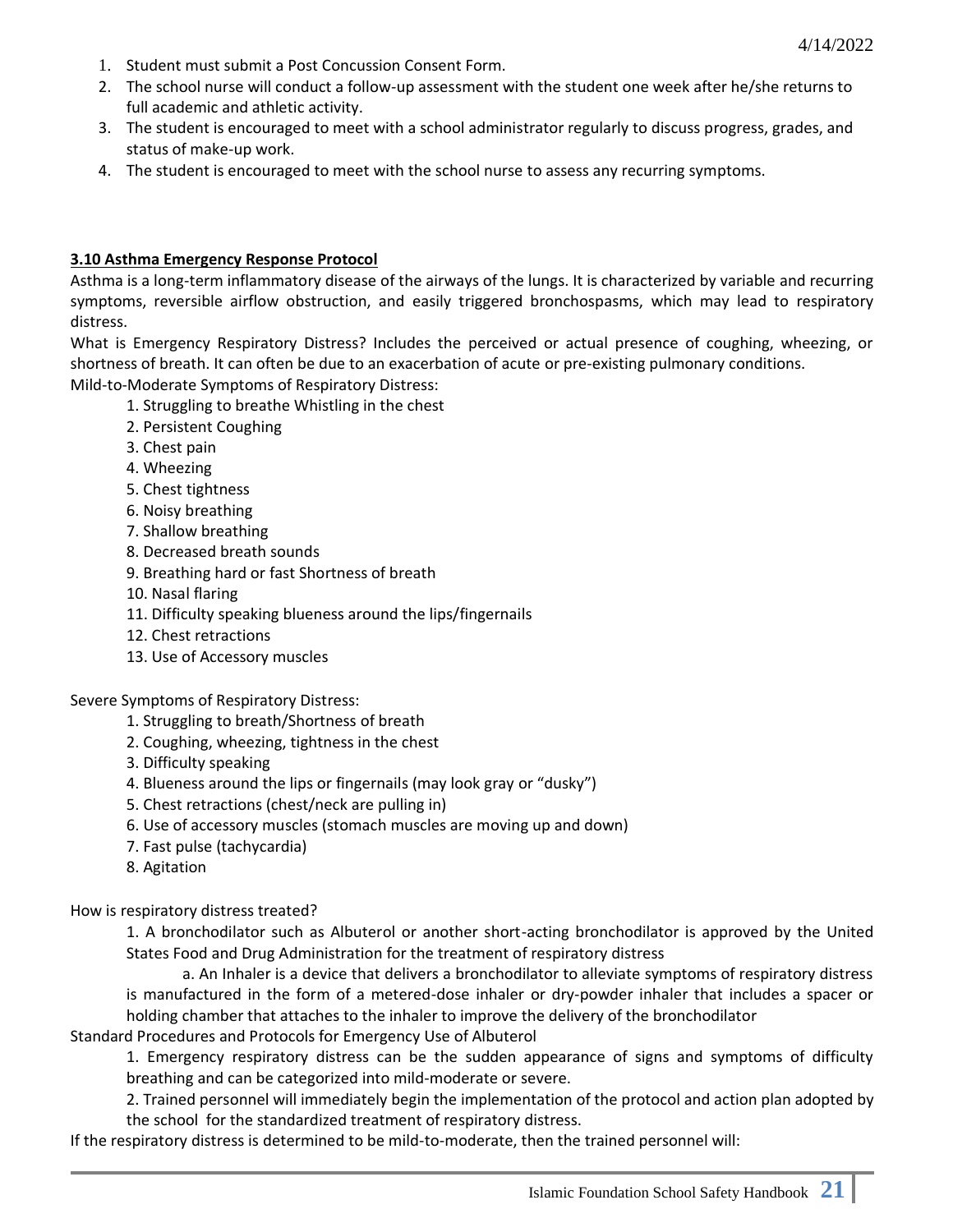1. Administer quick-relief medication as an albuterol inhaler with a valved holding chamber, each 15-30 seconds apart according to the student asthma action plan signed by their physician.

2. Restrict physical activity & allow the individual to rest.

3. Never leave the child/student unattended

4. Instruct office staff to notify the parent/caregiver and school nurse and/or principal.

5. Observe the individual again after 10-15 minutes

6. If there is no improvement:

a. Administer albuterol with a valved holding chamber, each 15-30 seconds apart according to the student's asthma action plan or medical orders.

b. If there is still no improvement,

c. IMMEDIATELY call 911 and follow actions for SEVERE Respiratory Distress

7. If improvement is noted:

a. The Individual should demonstrate the following:

i. No more chest tightness or shortness of breath

- ii. Can walk & talk easily
- iii. Other symptomatic improvements.

b. Keep him/her in the health office under supervision until their breathing returns to normal and the office staff has contacted the student's parent/caregiver.

c. Follow post-incident instructions

If the respiratory distress is determined to be SEVERE, then the trained personnel will:

1. CALL 911

2. Immediately administer albuterol with the valved holding chamber, each puff 15-30 seconds apart according to the action plan.

3. Document the time 911 was called.

4. Restrict physical activity, encourage slow breaths & allow the individual to rest.

- 5. Never leave the child/student unattended
- 6. Instruct office staff to contact parent/caregiver AND school nurse and/or principal.

7. Document the time EMS services arrived AND the name of the EMS provider. Observe the individual after 15 minutes if EMS has not yet arrived.

8. No improvement after 15 minutes & EMS has NOT arrived yet: a. Repeat puffs of albuterol with the valved holding chamber, each 15- 30 seconds apart according to the action plan.

\*\*\*If the individual shows improvement, wait for EMS to arrive & assess the individual.

The implementation of policies and procedures for the emergency treatment of respiratory distress using albuterol is not intended to replace the individual Asthma Action Plan of a person with Asthma. Instead, it should be used when an Asthma Action Plan and/or prescribed short-acting bronchodilator inhaler (albuterol inhaler) are not available or easily accessible.

Within 24 hours of the administration of the undesignated asthma medication, the school will notify the student's parents/guardian/emergency contact and the physician or advanced practice registered nurse who provided the standing protocol and the prescription for the undesignated asthma medication of its use. Additionally, the school will report to ISBE as prescribed within 3 days of administering the undesignated asthma medication.

## **3.11 Undesignated Albuterol Treatment Protocol**

Asthma is a condition associated with bronchoconstriction and bronchospasm, as well as shortness of breath often exacerbated leading to respiratory distress.

What is Emergency Respiratory Distress? Includes the perceived or actual presence of coughing, wheezing, or shortness of breath. It can often be due to an exacerbation of acute or pre-existing pulmonary conditions.

Mild-to-Moderate Symptoms of Respiratory Distress:

1. Struggling to breathe Whistling in the chest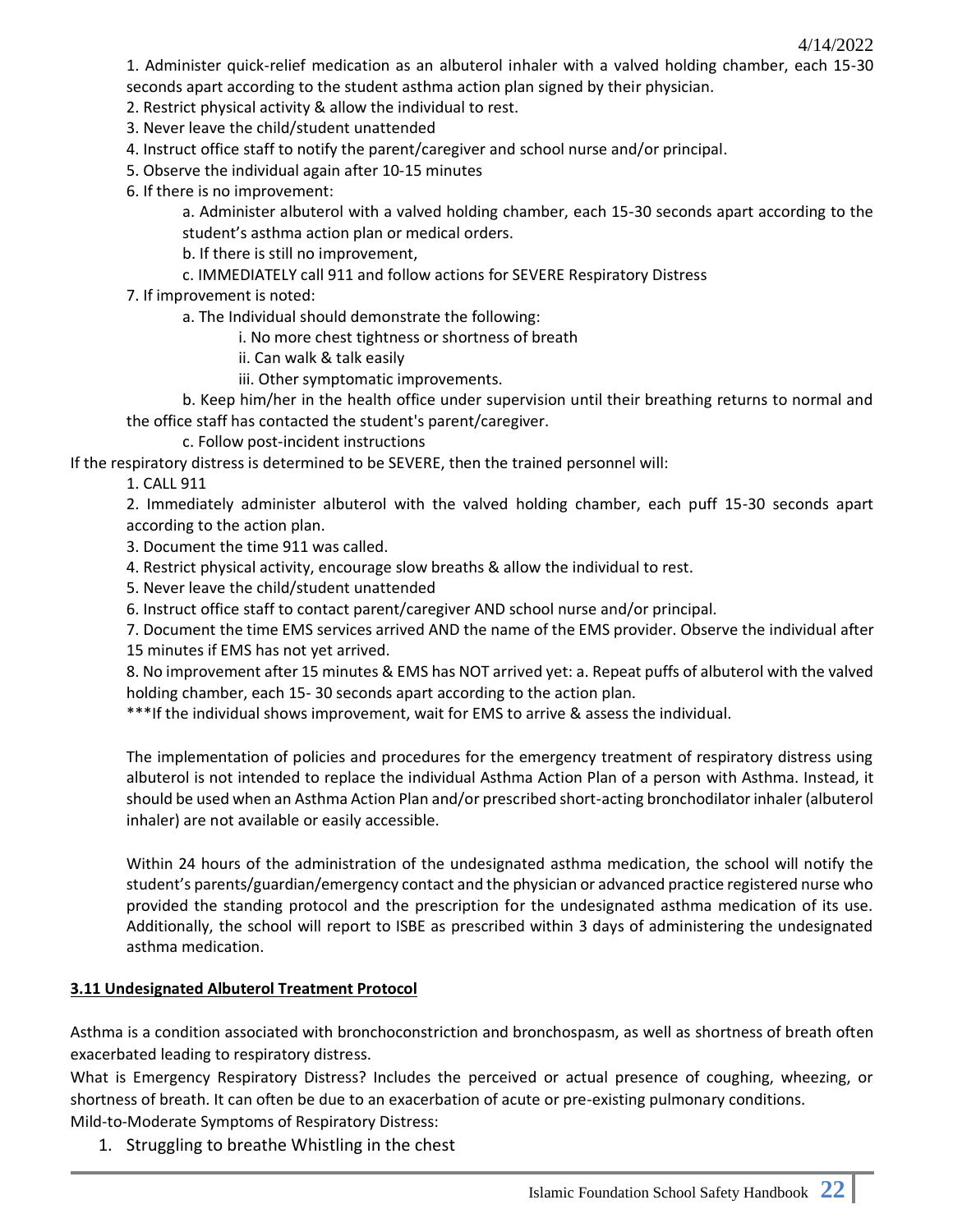- 2. Persistent Coughing
- 3. Chest pain
- 4. Wheezing
- 5. Chest tightness
- 6. Noisy breathing
- 7. Shallow breathing
- 8. Decreased breath sounds
- 9. Breathing hard or fast Shortness of breath
- 10. Nasal flaring
- 11. Difficulty speaking blueness around the lips/fingernails
- 12. Chest retractions
- 13. Use of Accessory muscles

Severe Symptoms of Respiratory Distress:

- 1. Struggling to breath/Shortness of breath
- 2. Coughing, wheezing, tightness in the chest
- 3. Difficulty speaking
- 4. Blueness around the lips or fingernails (may look gray or "dusky")
- 5. Chest retractions (chest/neck are pulling in)
- 6. Use of accessory muscles (stomach muscles are moving up and down)
- 7. Fast pulse (tachycardia)
- 8. Agitation

# *How is respiratory distress treated?*

- 1. A bronchodilator such as an Albuterol or another short-acting bronchodilator is approved by the United States Food and Drug Administration for the treatment of respiratory distress
	- a. An Inhaler is a device that delivers a bronchodilator to alleviate symptoms of respiratory distress is manufactured in the form of a metered-dose inhaler or dry-powder inhaler that includes a spacer or holding chamber that attaches to the inhaler to improve the delivery of the bronchodilator

*Standard Procedures and Protocols for Emergency Use of Albuterol*

- 1. Emergency respiratory distress can be the sudden appearance of signs and symptoms of difficulty breathing and can be categorized into mild-moderate or severe.
- 2. Trained personnel should immediately begin the implementation of the protocol and action plan adopted by the school for the standardized treatment of respiratory distress.

If the respiratory distress is determined to be mild-to-moderate, then the trained personnel should:

- 1. Administer quick-relief medication as Albuterol inhaler with a valved holding chamber, each 15-30 seconds apart according to the student's Asthma action plan or medical orders.
- 2. Restrict physical activity & allow the individual to rest.
- 3. Never leave the child/student unattended
- 4. Instruct office staff to notify the parent/caregiver and school nurse and/or principal.
- 5. Observe the individual again after 10-15 minutes
- 6. If there is no improvement:
	- a. Administer albuterol with a valved holding chamber according to the action plan, each 15-30 seconds apart
	- b. If there is still no improvements,
	- c. IMMEDIATELY call 911 and follow actions for SEVERE Respiratory Distress
- 7. If improvement is noted:
	- a. Individual should demonstrate the following:
		- i. No more chest tightness or shortness of breath
		- ii. Can walk & talk easily
		- iii. Other symptomatic improvement
	- b. Keep him/her in the health office under supervision until their breathing returns to normal AND the office staff has contacted the student's parent/caregiver.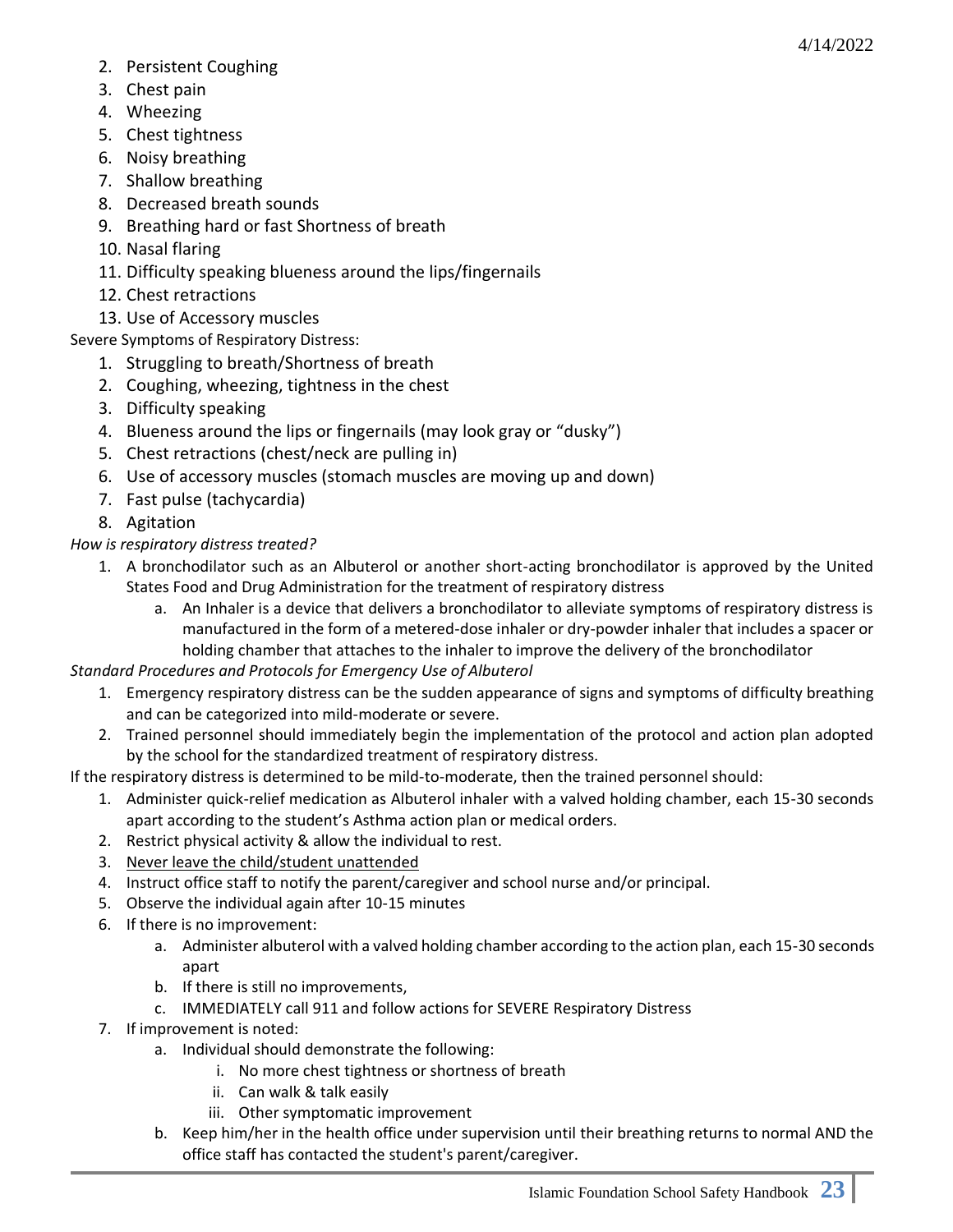c. Follow post-incident instructions

If the respiratory distress is determined to be SEVERE, then the trained personnel should:

- 1. CALL 911
- 2. Immediately administer quick-relief medication as an Albuterol inhaler with a valved holding chamber, each puff 15-30 seconds according to the student's Asthma action plan or medical orders.
- 3. Document the time 911 was called.
- 4. Restrict physical activity, encourage slow breaths & allow the individual to rest.
- 5. Never leave the child/student unattended
- 6. Instruct office staff to contact parent/caregiver and school nurse and/or principal.
- 7. Document the time EMS services arrived and the name of the EMS provider. Observe the individual after 15 minutes if EMS has not yet arrived. 8. No improvement after 15 minutes & EMS has NOT arrived yet: a. Repeat albuterol with the valved holding chamber, each 15- 30 seconds apart according to action plan.

\*\*\*If the individual shows improvement, wait for EMS to arrive & assess the individual.

If a student has previously been diagnosed with asthma, they are required to provide an Albuterol inhaler with an Asthma Action Plan to the School Nurse, signed by their PCP. Undesignated albuterol is necessary in 2 cases:

- 1. Students with previously diagnosed asthma who need additional dosing
- 2. Students who present with acute symptoms of respiratory distress without a known history of asthma

Within 24 hours of the administration of undesignated asthma medication, the school will notify the student's parents or guardian and the physician who provided the prescription for the undesignated asthma medication.

Illinois Public Act 100-0726 improves access to life-saving medication by allowing schools to stock 'undesignated' asthma rescue medication and allowing school nurses and trained school staff to administer the medication at the first signs of respiratory distress. Undesignated asthma medication means asthma medication prescribed in the name of the school by an licensed doctor. The state of Illinois allows schools to keep undesignated albuterol to be used for students as referenced above. IFS will report to the Illinois Board of Education, within 3 days of use of undesignated Albuterol and will complete the Undesignated Asthma medication reporting form.

#### **3.12 Undesignated Epinephrine Treatment Protocol**

Up to 15 million Americans have a food allergy, including 5.9 million children, which comes out to around eight percent of all children in the US. Students with known food allergies will provide a food allergy action plan signed by their doctor to the school and will provide medication according to their action plan to the school. The administration of Epinephrine via auto-injector from an undesignated supply to persons who may or may not have had a previous diagnosis of anaphylaxis to an allergen is permitted in Illinois schools by Emergency Epinephrine

Act, P.A. 97- 0361 (the Act)

Eight types of food account for most allergic reactions: milk, egg, peanut, tree nuts, fish, shellfish, soy, and wheat. Food allergies can lead to a potentially life-threatening immune response and allergic reaction, called anaphylaxis, due to exposure to specific foods/food additives or other allergens.

Symptoms of anaphylaxis include the following. Any of which require urgent medical attention.

- 1. Obstructive swelling of the lips, tongue, and/or throat
- 2. Trouble swallowing
- 3. Shortness of breath or wheezing
- 4. Turning blue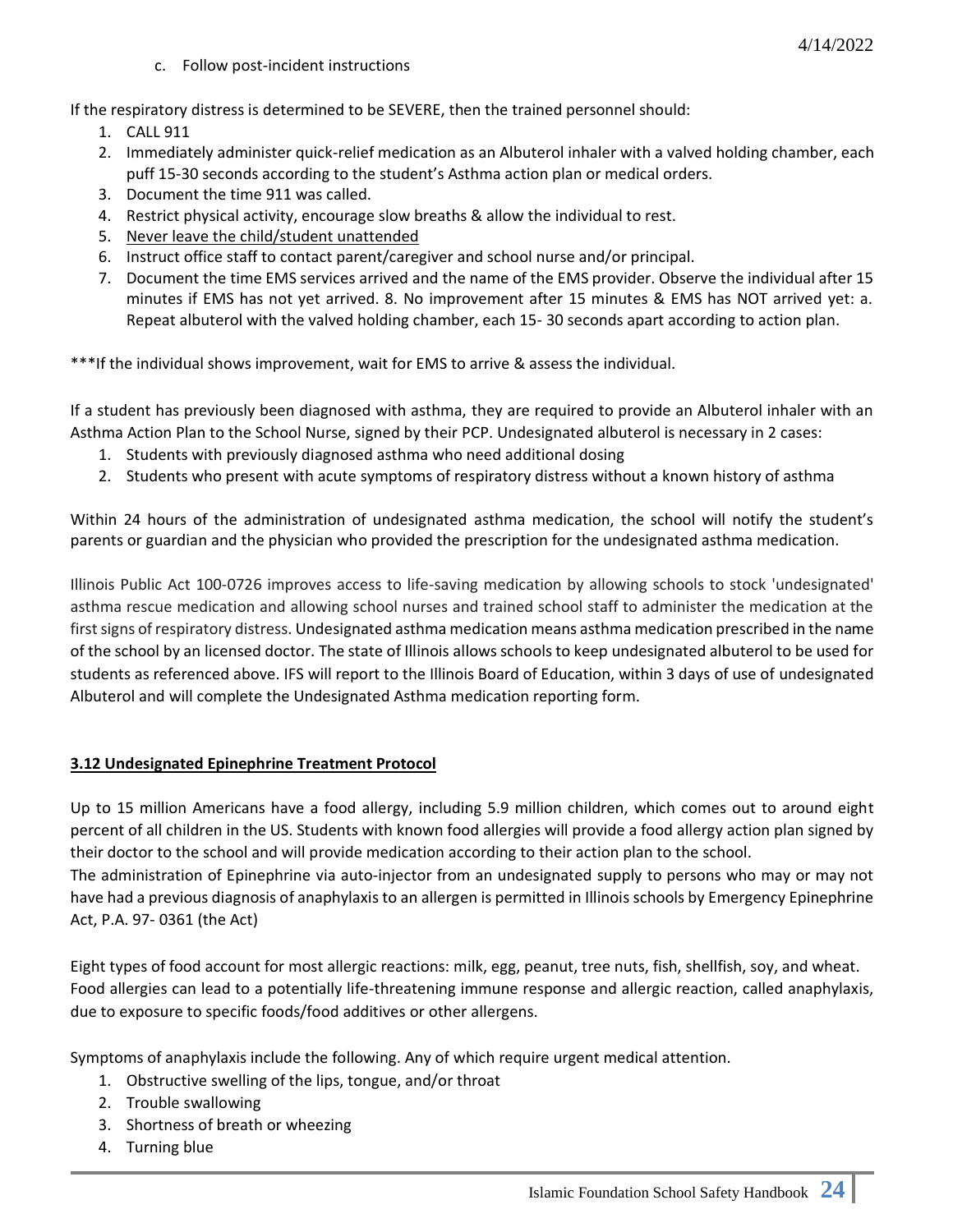- 5. Drop-in blood pressure
- 6. Loss of consciousness
- 7. Chest pain and/or a weak pulse

Epinephrine is the first-line treatment for anaphylaxis and is generally safe and easy to administer. Students with previously identified allergies are required to have Epinephrine in the form of an auto-injector called Epi-Pen placed with the School Nurse, along with a food allergy action plan.

However, undesignated Epinephrine auto-injectors must also be available on-site for 2 reasons:

- 1. The student with previously diagnosed allergies needs additional doses for management
- 2. The student with no previous history of food allergies or students who develops an allergic reaction and does not have an Epi-pen

Epinephrine in the school is readily available and easily accessible in the Nurse's office. Undesignated epinephrine is used to treat allergic reactions in schools in case of emergency.

Education on food allergies and anaphylaxis is provided to parents and school staff, including but not limited to school nurses, teachers, administrators, bus drivers, cafeteria workers, and aides.

IFS supports the presence of undesignated epinephrine for all students in the school given its utility and improvement of outcomes. As many children who may not know they are allergic or acutely develop an allergy to something new, having an undesignated Epinephrine auto-injector may save their life, thus making this medication a matter of critical first aid. Precious minutes can be passed waiting for emergency responders. There are no contraindications to administering Epinephrine but delaying its use may have very negative results. The school, upon any administration of an epinephrine auto – injector will immediately activate the EMS system and notify the student's parent, guardian or emergency contact, if known.

Per the Emergency Epinephrine Act, P.A. 97- 0361 (the Act), IFS will report to the Illinois State Board of Education (ISBE) when administering undesignated epinephrine This report will be sent to ISBE within three days of the incident that necessitated the use of the undesignated supply of Epinephrine. Within 24 hours of administration of an undesignated epinephrine auto-injector, the school will notify the physician who provided the prescription for the undesignated epinephrine auto-injector.

#### **3.13 Cannabis Administration Protocol**

This policy will serve to protect student who is a registered qualifying patient, for the administration of designated medical cannabis infused product, as per the terms under Section 10 of the Compassionate Use of Medical Cannabis Pilot Program Act. IFS allows the administration of designated medical cannabis to the student by the parent/guardian/individual. The assigned caregiver or any other individual must be registered with the Department of Public Health as the designated caregiver of the student. The registered designated caregiver must have been issued an identification card under the Compassionate Use of Medical Cannabis Pilot Program Act. After administering the product, the parent/guardian/individual shall remove the product from the school premises. Parents will provide the school Nurse with a doctor's prescription and the care plan for the records.

#### **3.14 Communicable Disease Policy**

This policy will serve to protect the students, faculty, and staff from exposure to certain communicable illnesses. Aspects of this policy will apply school wide in pertinent situations. Clinical guidance relevant to specific communicable illnesses, including: active Tuberculosis, Anthrax, Diphtheria, Salmonella, Mumps, Measles, Pertussis, Typhoid, Influenza, Streptococcal infections, Staphylococcal infection, human immunodeficiency virus (HIV), Hepatitis B and C, among others, will also be provided to students and staff members of the school.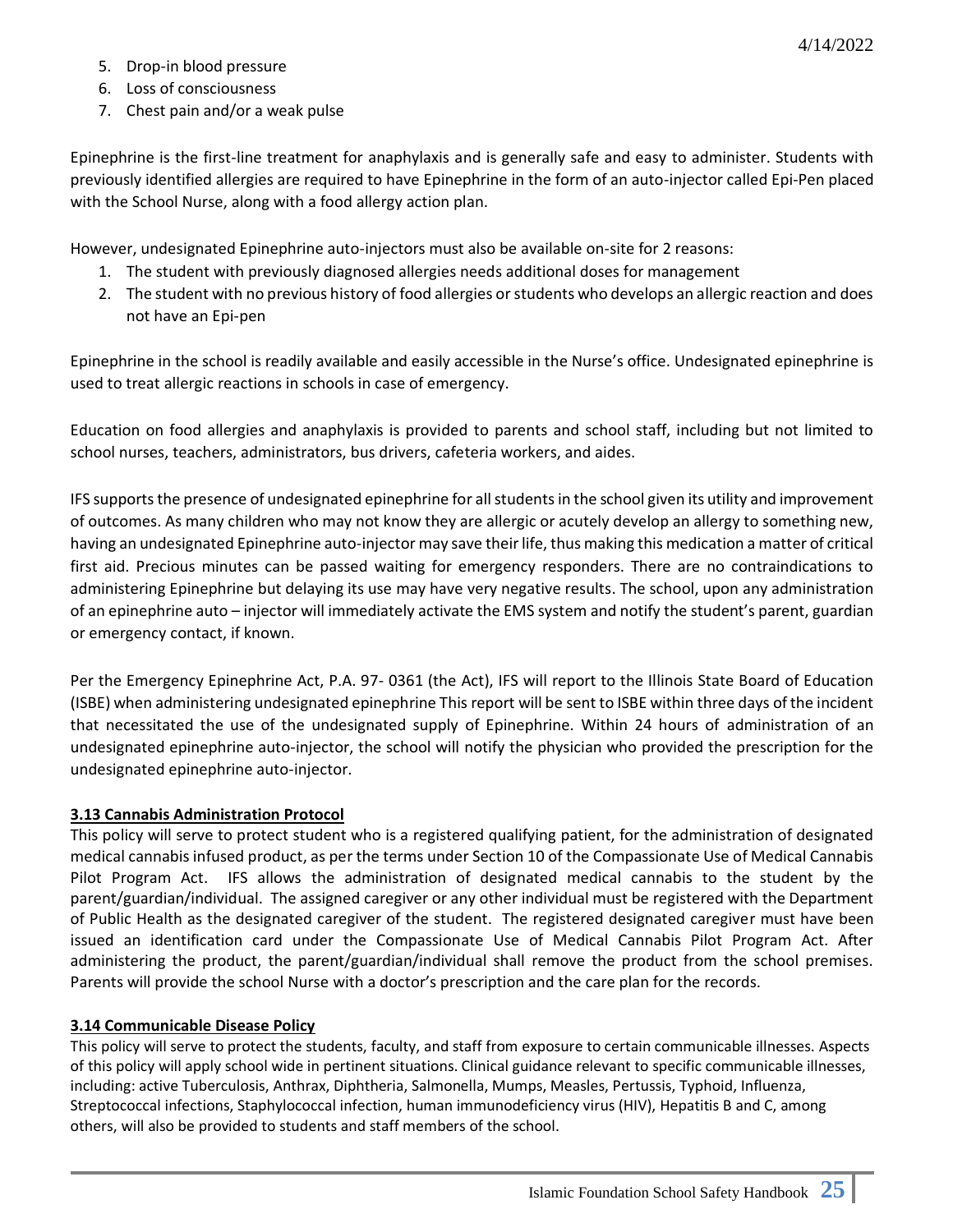It is the part of the school's policy to review, evaluate, and respond on an individual case-by-case basis, when possible, to any known, suspected, or confirmed instances of certain communicable illnesses among members of the school, which can be transmitted within the school. Such individual review, evaluation, and response will be guided by DuPage County Health Department's health policies.

The school recognizes that students or employees with any suspected or confirmed communicable illness may be required to undergo mandatory screenings, treatments, vaccinations, or provide medical evidence that indicates their conditions are not a threat to themselves or others. All members of the school community will be evaluated on a caseby-case basis, to determine what, if any, restrictions apply, given the type of illness, the individual's health status, and the nature of work or work setting, among other relevant factors. In the setting of a large epidemic or pandemic, caseby-case evaluation may not be possible and broad restrictions may need to be implemented.

The school will address issues involving communicable illnesses in a sensitive and responsible manner, with concern for the rights and welfare of the student and staff.

**1. Medical Records.** If a patient has a suspected or confirmed communicable illness, this information should be added in the student's medical record. Medical record results should contain only objective information that is relevant to the patients care and treatment. Any student confirmed communicable illness in the medical record should be afforded the same confidentiality protections as other medical records. Care should be taken to ensure that the student's medical record is not disclosed to others, except as required or permitted by law or as authorized in writing by the parents. All medical records and the patient information therein must be handled in accordance with the Health Insurance Portability and Accountability Act (HIPAA).

**2. If Staff or student** has contracted a communicable illness that can be transmitted in a school setting, they must contact the school nurse to report their symptoms or diagnosis. During certain communicable disease outbreaks, such as a large epidemic or pandemic, all members of the school may be required to undergo regular mandatory health screening and health status reporting. Such provisions will be activated upon emergency order from the school administration and will be implemented by Health and the Infectious Diseases Division, based on available federal recommendations. Under such emergency provisions, the school may require individuals who travel to and from countries with active communicable illness outbreaks to report all such travel to Occupational Health and undergo testing and screenings considered medically appropriate prior to returning to work.

 **3. Medical Care.** Individuals with suspected or confirmed communicable illnesses are encouraged to seek proper medical care, counseling, and education. Faculty, staff and students should consult their primary physician for appropriate medical care and counseling. Any employee or student with a suspected or confirmed communicable illness, who is experiencing difficulty in obtaining expert medical care and counseling, is encouraged to seek assistance from DuPage County Health Department and the Infectious Diseases Division.

**4. Confidentiality.** The school recognizes the importance of protecting, the confidentiality and privacy interests of all employees and students suspected of having or who have a communicable illness. Accordingly, such information should be handled with the same degree of care and sensitivity as is given to other types of highly confidential medical information and, if applicable, in compliance with HIPAA. The school will disclose sensitive medical information of employees and students, no further than is necessary, to ensure the health and safety of other employees, students in a manner consistent with applicable law.

**5.** Appropriate licensed medical staff (physician or the employee's physician) will be solely responsible for assessing a student and employee's relevant clinical information to determine fitness for duty or identify relevant work restrictions. The results of this assessment of fitness for duty will be shared confidentially with Human Resources, if pertinent.

**6. Reporting and Review Requirements for Certain Communicable Illnesses.** Faculty or staff members who know they have a communicable illness or who have a reasonable basis for believing that they have a communicable illness do have an obligation to conduct themselves responsibly for protection of themselves, students, and other members of the school community. Faculty or staff members with communicable illnesses must not knowingly engage in any activity that creates a risk of transmission to others.